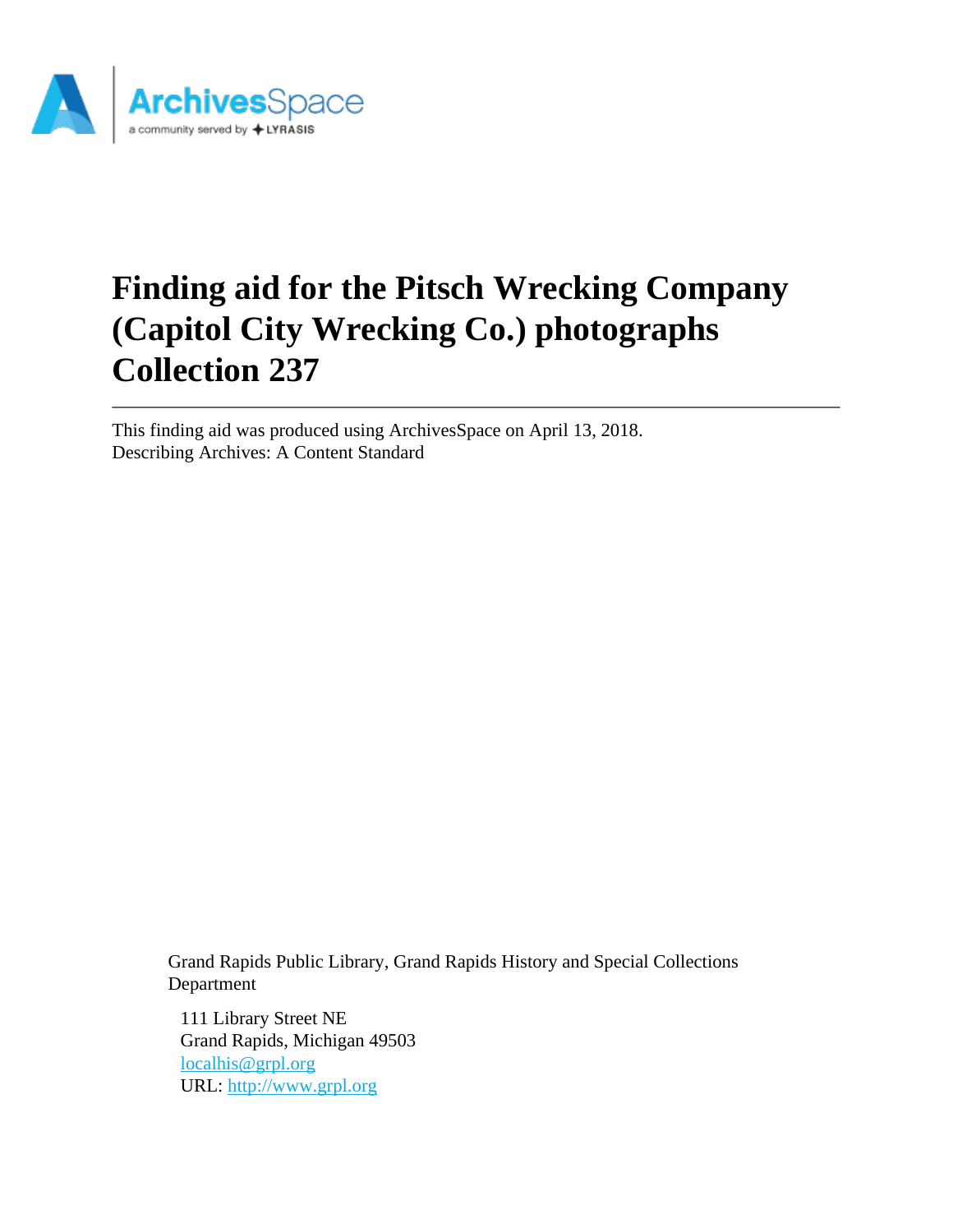## <span id="page-1-0"></span>**Table of Contents**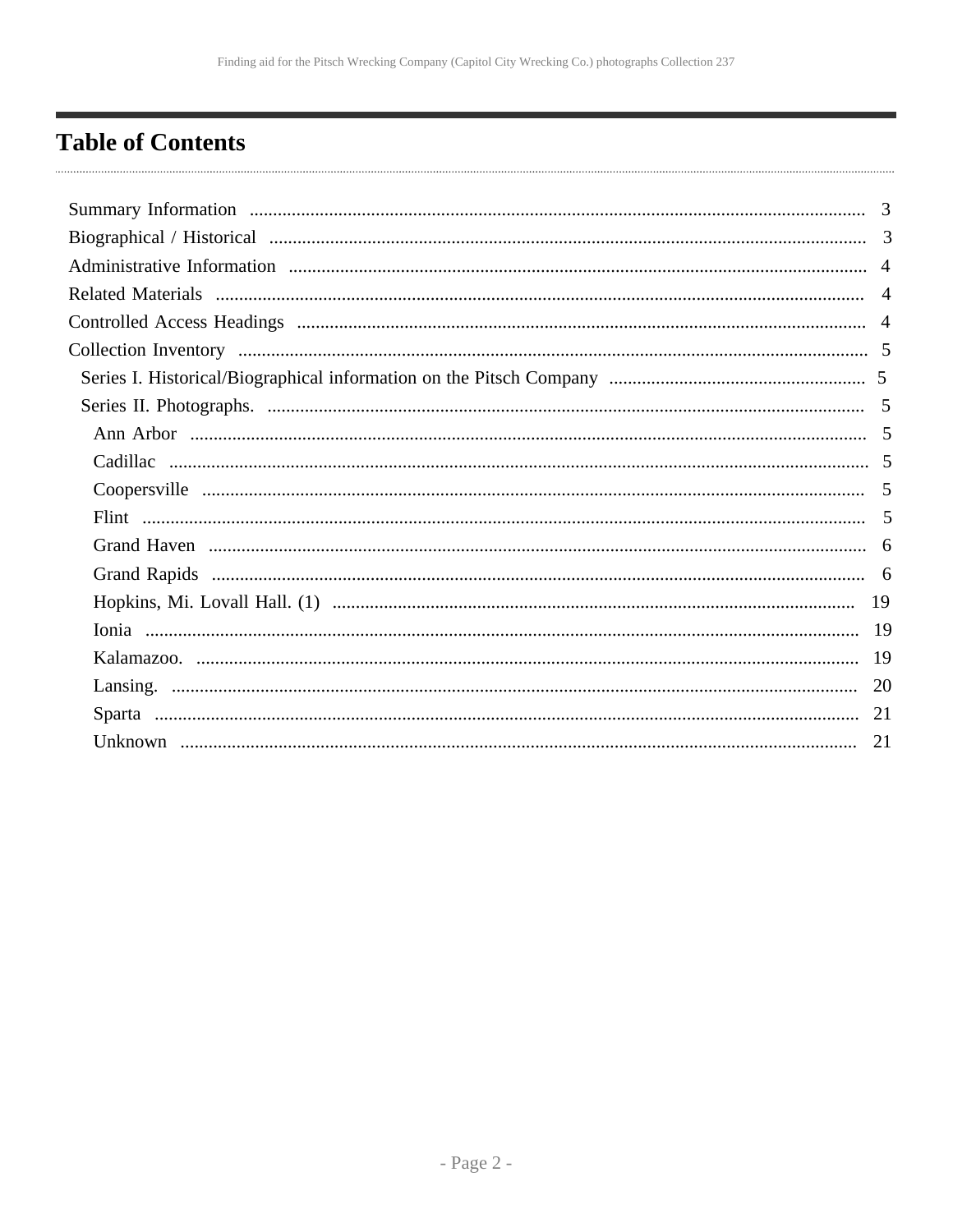### <span id="page-2-0"></span>**Summary Information**

| <b>Repository:</b><br><b>Title:</b> | Grand Rapids Public Library, Grand Rapids History and Special<br><b>Collections Department</b><br>Pitsch Wrecking Company (Capitol City Wrecking Co.) photographs                                                                                                                                                                                                                                        |
|-------------------------------------|----------------------------------------------------------------------------------------------------------------------------------------------------------------------------------------------------------------------------------------------------------------------------------------------------------------------------------------------------------------------------------------------------------|
| ID:                                 | Collection 237                                                                                                                                                                                                                                                                                                                                                                                           |
| Date:                               | circa 1930s-1990s                                                                                                                                                                                                                                                                                                                                                                                        |
| <b>Physical Description:</b>        | 0.71 Linear Feet Two boxes                                                                                                                                                                                                                                                                                                                                                                               |
| Language of the<br><b>Material:</b> | English                                                                                                                                                                                                                                                                                                                                                                                                  |
| Abstract:                           | Pitsch Companies is a Grand Rapids, Michigan based demolition,<br>salvage and land development company. This collection includes<br>images taken by Pitsch staff at sites where the firm was involved in the<br>demolition of structures. The images are for scattered or unidentified<br>locations, primarily in Grand Rapids, Michigan where the firm is<br>based, but also for other Michigan cities. |

**^** [Return to Table of Contents](#page-1-0)

## <span id="page-2-1"></span>**Biographical / Historical**

What eventually became the Pitsch Wrecking (Capitol Wrecking Co.) company was started in 1958, when Loren Pitsch Sr. and another General Motors employee formed a demolition company, after hours, which cleared the homes demolished for the construction of highway U.S. 131. In 1962 Pitsch began working full time at demolition, turning the business into a multi-faceted \$15 million dollar business by the time of his death in 2003. The nine separate corporations existing under the Pitsch umbrella at the time of Loren Pitsch's death included hauling, property management and a salvage store for disposal of materials obtained through the wrecking operations.

Loren Pitsch, Sr. (d. 2003) attended Byron Center High School and graduated from Davenport College. He served as an electrician in the Navy from 1945 to 1947. He was a tool and die worker at the General Motors Corporation plant here for a number of years. He married Arlene and they had eight children. Son Dale died in 1997 in an airplane crash. The other children are Kathleen Young; Laura; Lewis; Gloria; Loren, Jr.; Steven and Gary. Many of the Pitsch family members have worked for the family company for a number of years. Son Gary Pitsch heads the Pitsch Recyling and Disposal unit of the company. Loren senior retired from the company in 1985 and built a retirement home at Barlow Lake in 1993.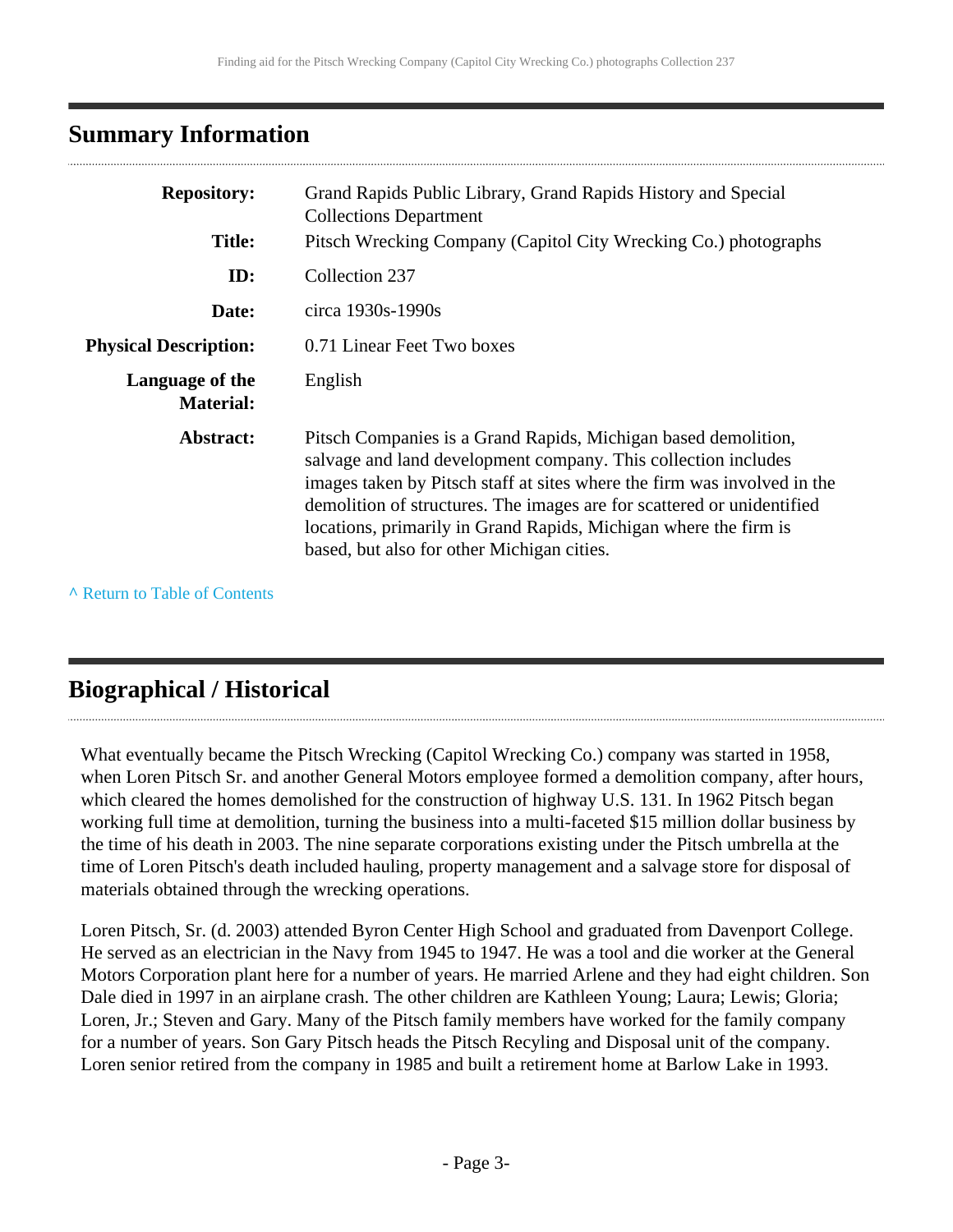#### **^** [Return to Table of Contents](#page-1-0)

### <span id="page-3-0"></span>**Administrative Information**

#### **Publication Statement**

Grand Rapids Public Library, Grand Rapids History and Special Collections Department

111 Library Street NE Grand Rapids, Michigan 49503 [localhis@grpl.org](mailto:localhis@grpl.org) URL:<http://www.grpl.org>

#### **Immediate Source of Acquisition**

Pitsch Wrecking Co. (625 Richmond NW Grand Rapids, MI), Gary and Paul Pitsch. Accession number 1999.071.

**^** [Return to Table of Contents](#page-1-0)

### <span id="page-3-1"></span>**Related Materials**

#### **Related Materials**

Coll. 125, Robinson Studio Collection. Commercial Series. Capitol Lumber and Wrecking images. There are several negative packets in Boxes 538-539 for Capitol. These may include images of the razing of buildings during urban renewal. One image 125-C005250.6, from May 1973, of Wurzburgs, was used in the Monroe Street Exhibit.

**^** [Return to Table of Contents](#page-1-0)

#### <span id="page-3-2"></span>**Controlled Access Headings**

- Grand Rapids (Mich.) -- History
- Wrecking -- Michigan
- photographs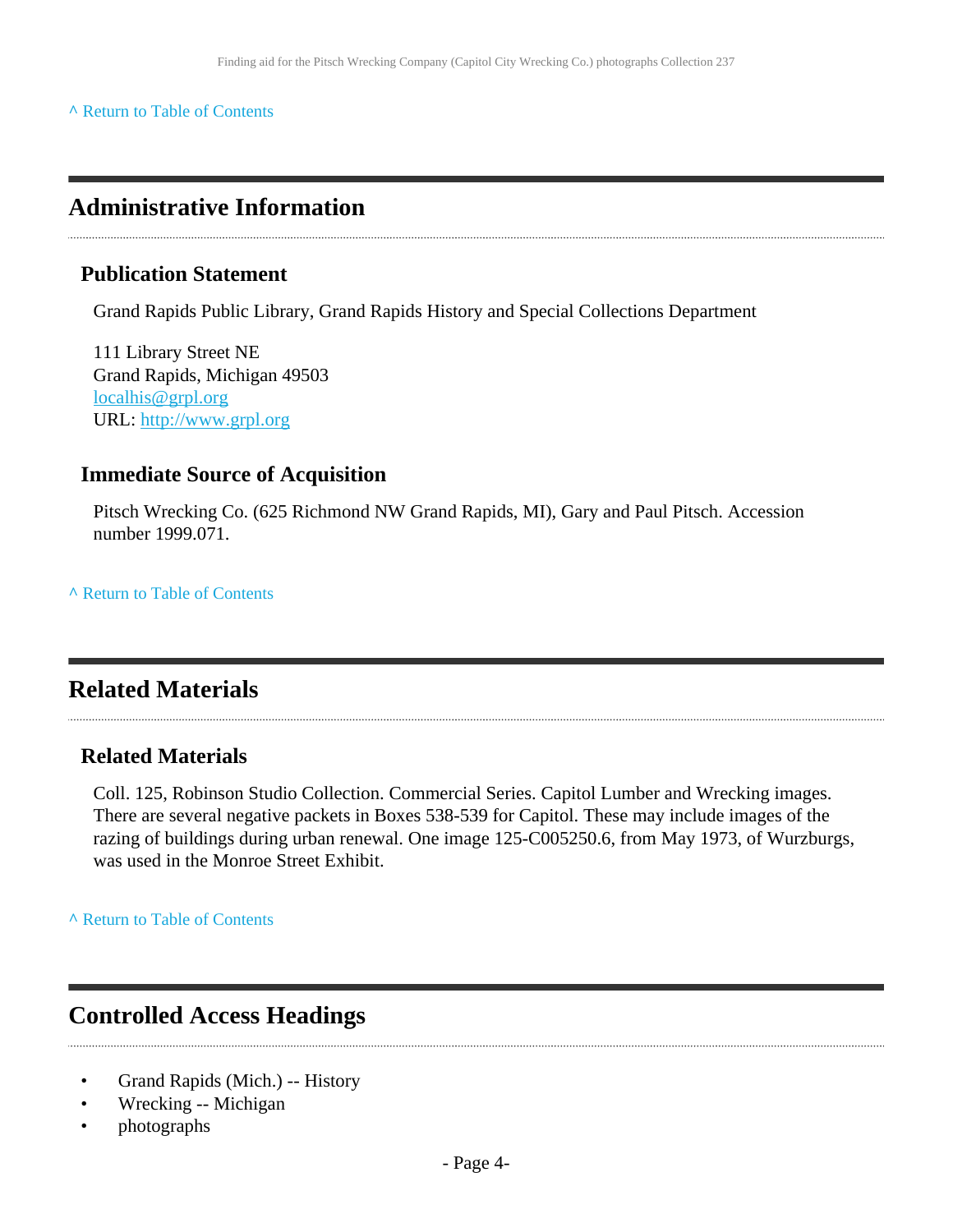- Buildings -- Michigan -- Photographs
- Pitsch Companies

### <span id="page-4-0"></span>**Collection Inventory**

#### <span id="page-4-1"></span>**Series I. Historical/Biographical information on the Pitsch Company**

Physical Location: Missing

| <b>Title/Description</b>                       | <b>Instances</b> |
|------------------------------------------------|------------------|
| Pitsch Website sheets                          |                  |
| Grand Rapids Press clippings. Proquest version |                  |

Miscelllaneous Web Info. On Pitsch, including building materials salvage.

#### **^** [Return to Table of Contents](#page-1-0)

#### <span id="page-4-2"></span>**Series II. Photographs.**

#### <span id="page-4-3"></span>**Ann Arbor**

<span id="page-4-6"></span><span id="page-4-5"></span><span id="page-4-4"></span>

| <b>Title/Description</b>                                                                                                                                                                 | <b>Instances</b> |                     |
|------------------------------------------------------------------------------------------------------------------------------------------------------------------------------------------|------------------|---------------------|
| Ann Arbor (3) Men's Dormitories, Union Group. University of<br>Michigan. P.W.A. Project. 1559F. Oct. 21, 1938 and two Nov.<br>25, 1938 photos Demolition well in progress and completed. | Box 1            | Folder 1            |
| <b>Cadillac</b>                                                                                                                                                                          |                  |                     |
| <b>Title/Description</b>                                                                                                                                                                 | <b>Instances</b> |                     |
| Cadillac (1) Old Blacksmith Shop, Mason St.                                                                                                                                              | Box 1            | Folder <sub>2</sub> |
| Camp Lake (1) Ice House. Two story barn type structure.                                                                                                                                  | Box 1            | Folder 3            |
| <b>Coopersville</b>                                                                                                                                                                      |                  |                     |
| <b>Title/Description</b>                                                                                                                                                                 | <b>Instances</b> |                     |
| Coopersville (1) IOOF Hall. Two story+ with tower corner<br>entrance, near the train? station left.                                                                                      | Box 1            | Folder <sub>4</sub> |
| <b>Flint</b>                                                                                                                                                                             |                  |                     |
| <b>Title/Description</b>                                                                                                                                                                 | <b>Instances</b> |                     |
| Flint (2) No. 35 Buick Factory Plan. Dupl.                                                                                                                                               | Box 1            | Folder 5            |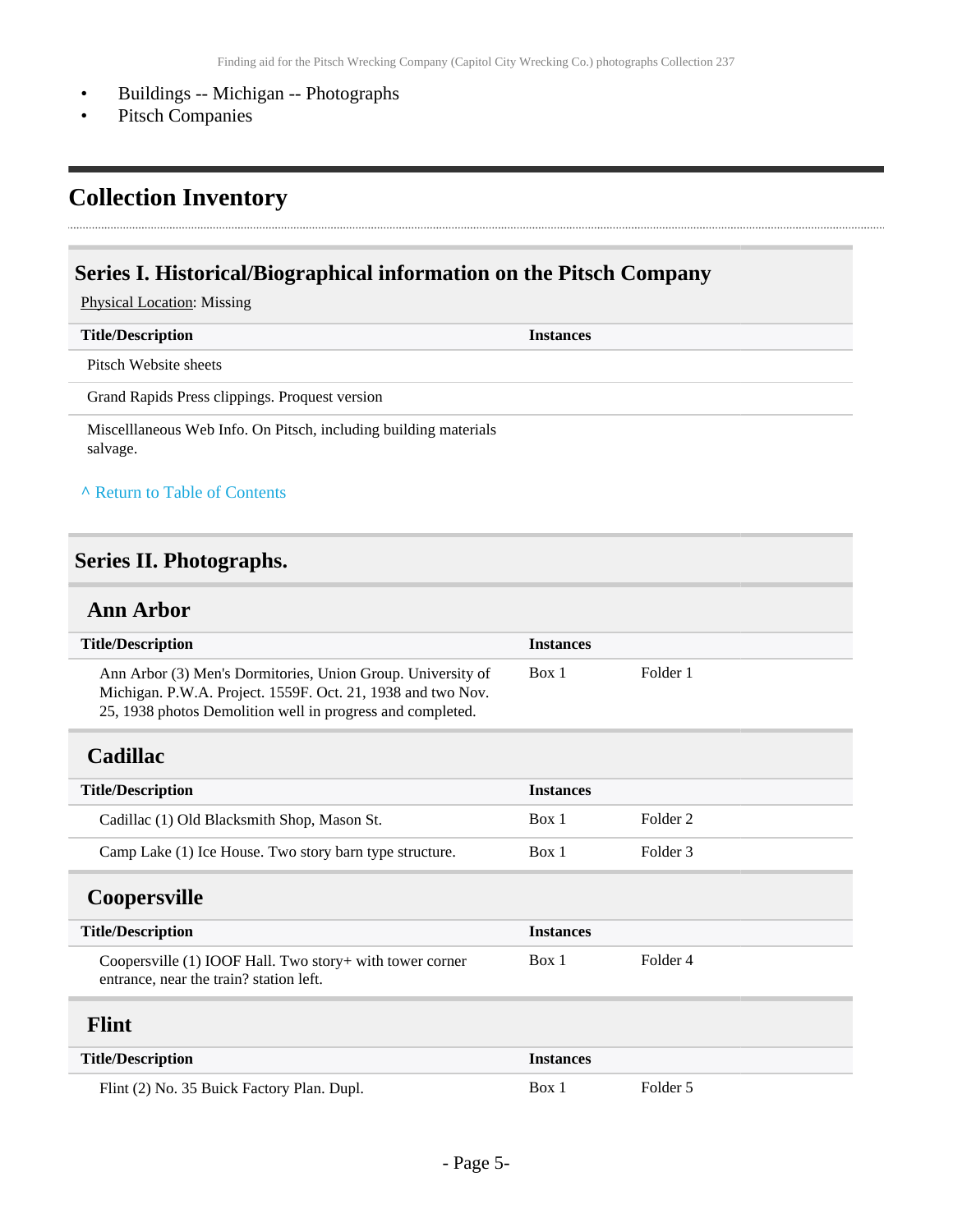<span id="page-5-1"></span><span id="page-5-0"></span>

| <b>Grand Haven</b>                                                                                                                                                                   |                  |                     |  |
|--------------------------------------------------------------------------------------------------------------------------------------------------------------------------------------|------------------|---------------------|--|
| <b>Title/Description</b>                                                                                                                                                             | <b>Instances</b> |                     |  |
| Grand Haven (2) Rocks Carving Factory. Two views                                                                                                                                     | Box 1            | Folder <sub>6</sub> |  |
| <b>Grand Rapids</b>                                                                                                                                                                  |                  |                     |  |
| 509 Alabama N.W. (1)                                                                                                                                                                 |                  |                     |  |
| <b>Title/Description</b>                                                                                                                                                             | <b>Instances</b> |                     |  |
| Two story house with front porch. Fence in foreground left.                                                                                                                          | Box 1            | Folder 7            |  |
| <b>138 Antoine S.W. (1)</b>                                                                                                                                                          |                  |                     |  |
| <b>Title/Description</b>                                                                                                                                                             | <b>Instances</b> |                     |  |
| Two story house with front portch. Building at left has larger<br>front partial right side porch.                                                                                    | Box 1            | Folder <sub>8</sub> |  |
| Arlington Place & Delaware S.E. (1)                                                                                                                                                  |                  |                     |  |
| <b>Title/Description</b>                                                                                                                                                             | <b>Instances</b> |                     |  |
| Garage, two+ levels, with buildings at right and behind. Street<br>sign near large trees at left. Two men standing near lower<br>front doors of garage.                              | Box 1            | Folder <sub>9</sub> |  |
| 1302 Ashland N.E. (1)                                                                                                                                                                |                  |                     |  |
| <b>Title/Description</b>                                                                                                                                                             | <b>Instances</b> |                     |  |
| Two story house with porch across front and front side.<br>Smaller house at left, and then a larger house beyond. Part of<br>another house in center right background.               | Box 1            | Folder 10           |  |
| 30 Blackburn S.W., Wyoming (1)                                                                                                                                                       |                  |                     |  |
| <b>Title/Description</b>                                                                                                                                                             | <b>Instances</b> |                     |  |
| Single story utility type building.                                                                                                                                                  | Box 1            | Folder 11           |  |
| 530 Bond N.W. (2)                                                                                                                                                                    |                  |                     |  |
| <b>Title/Description</b>                                                                                                                                                             | <b>Instances</b> |                     |  |
| 1-2. Dupl. Views of Two story+ & basement structure with<br>front stoop missing. "Radiator Repairing" sign on building at<br>left. Auto in front. Building behind with glass fronts. | Box 1            | Folder 12           |  |
| <b>Broadway N.W. (3)</b>                                                                                                                                                             |                  |                     |  |

**Title/Description Instances**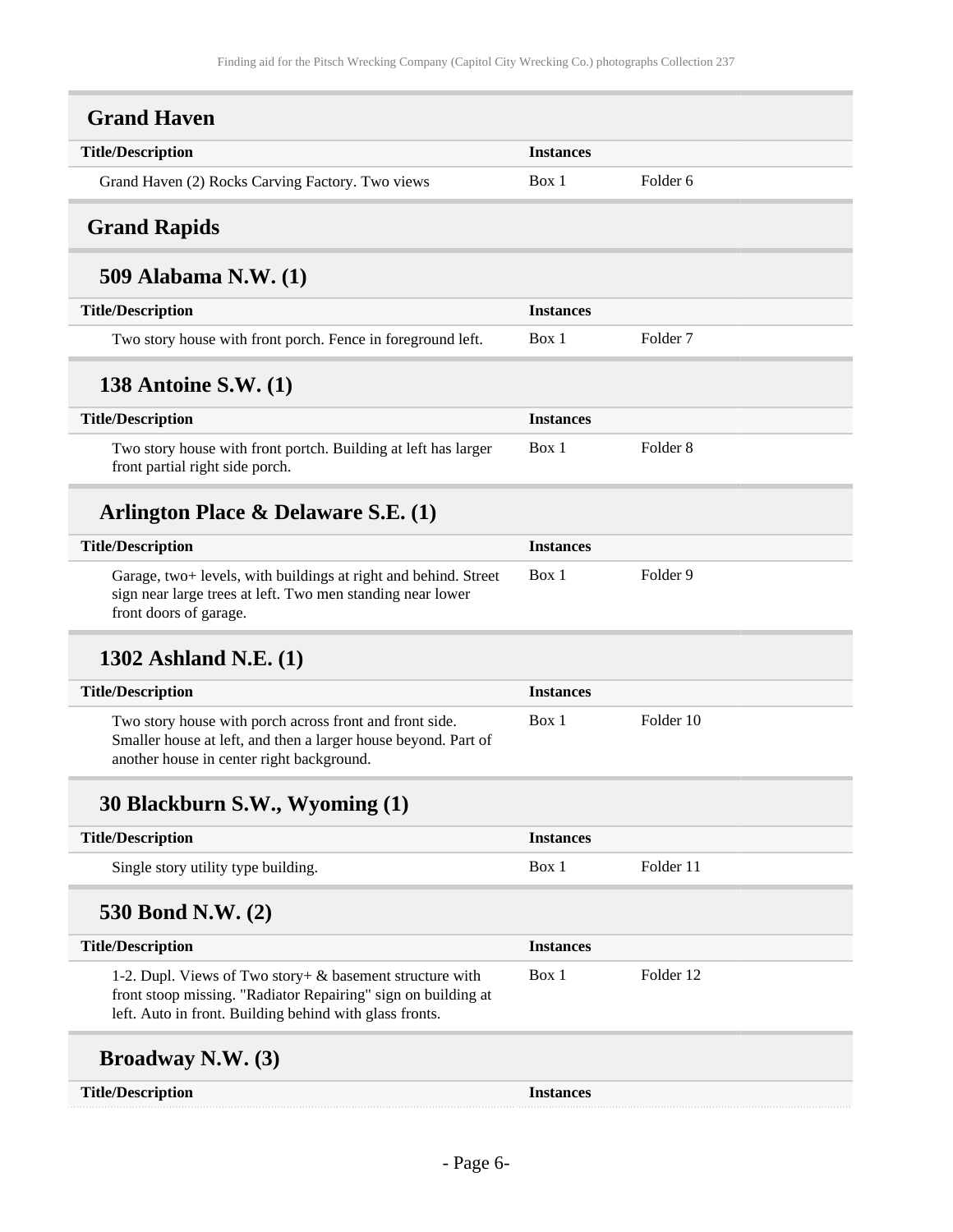| 1. Two story with porch across the front, shed type one level<br>structure at rear right. Houses on either side. | Box 1 | Folder 13 |
|------------------------------------------------------------------------------------------------------------------|-------|-----------|
| 2. Broadway and Fifth? Alley. Barn type structure with a two<br>story part and a long multiple garage part.      | Box 1 | Folder 13 |
| 3.811 Broadway. Brick apartment building in demolition.                                                          | Box 1 | Folder 13 |
|                                                                                                                  |       |           |

### **528 Butterworth S.W. (1)**

| <b>Title/Description</b>                                                         | <i><u><b>Instances</b></u></i> |           |
|----------------------------------------------------------------------------------|--------------------------------|-----------|
| Two story house behind large bare trees, another large house<br>visible at left. | Box 1                          | Folder 14 |

## **Picric Acid Plant, Clyde Park S.W., Wyoming (2)**

| <b>Title/Description</b>                                                               | <b>Instances</b> |           |
|----------------------------------------------------------------------------------------|------------------|-----------|
| 1. View of long one level building in unkept landscape, auto at<br>right, men on roof? | Box 1            | Folder 15 |
| 2. View from the end.                                                                  | Box 1            | Folder 15 |
|                                                                                        |                  |           |

## **111 College N.E. (1)**

| <b>Title/Description</b>                                              | <b>Instances</b> |           |
|-----------------------------------------------------------------------|------------------|-----------|
| Two story house with left front entrance porch. Camera Shop<br>photo. | Box 1            | Folder 16 |

#### **Commerce (2)**

| <b>Title/Description</b>                                                                                                                                                                                         | <b>Instances</b> |           |
|------------------------------------------------------------------------------------------------------------------------------------------------------------------------------------------------------------------|------------------|-----------|
| 1.48 Commerce Ave. Two story brick building with storefront<br>windows at first level and three windows at front on second<br>level. Larger buildings in the background. Auto lower right.<br>Camera Shop photo. | Box 1            | Folder 17 |
| 2. 117 Commerce. Two story house with Italianate elements<br>"Cafe" in lower right window. Large factory building with<br>stack behind, and other larger buildings right and left. Autos in<br>front.            | Box 1            | Folder 17 |

### **Herpolsheimer Home. Barn. 540 Crescent St. N.E. (2)**

| <b>Title/Description</b>                                                                     | <b>Instances</b> |           |
|----------------------------------------------------------------------------------------------|------------------|-----------|
| 1. Large three level house with multiple porches at first and<br>second level. Winter scene. | Box 1            | Folder 18 |
| 2. Large barn with three levels.                                                             | Box 1            | Folder 18 |
| <b>32 Cutler S.W. (1)</b>                                                                    |                  |           |
| <b>Title/Description</b>                                                                     | <b>Instances</b> |           |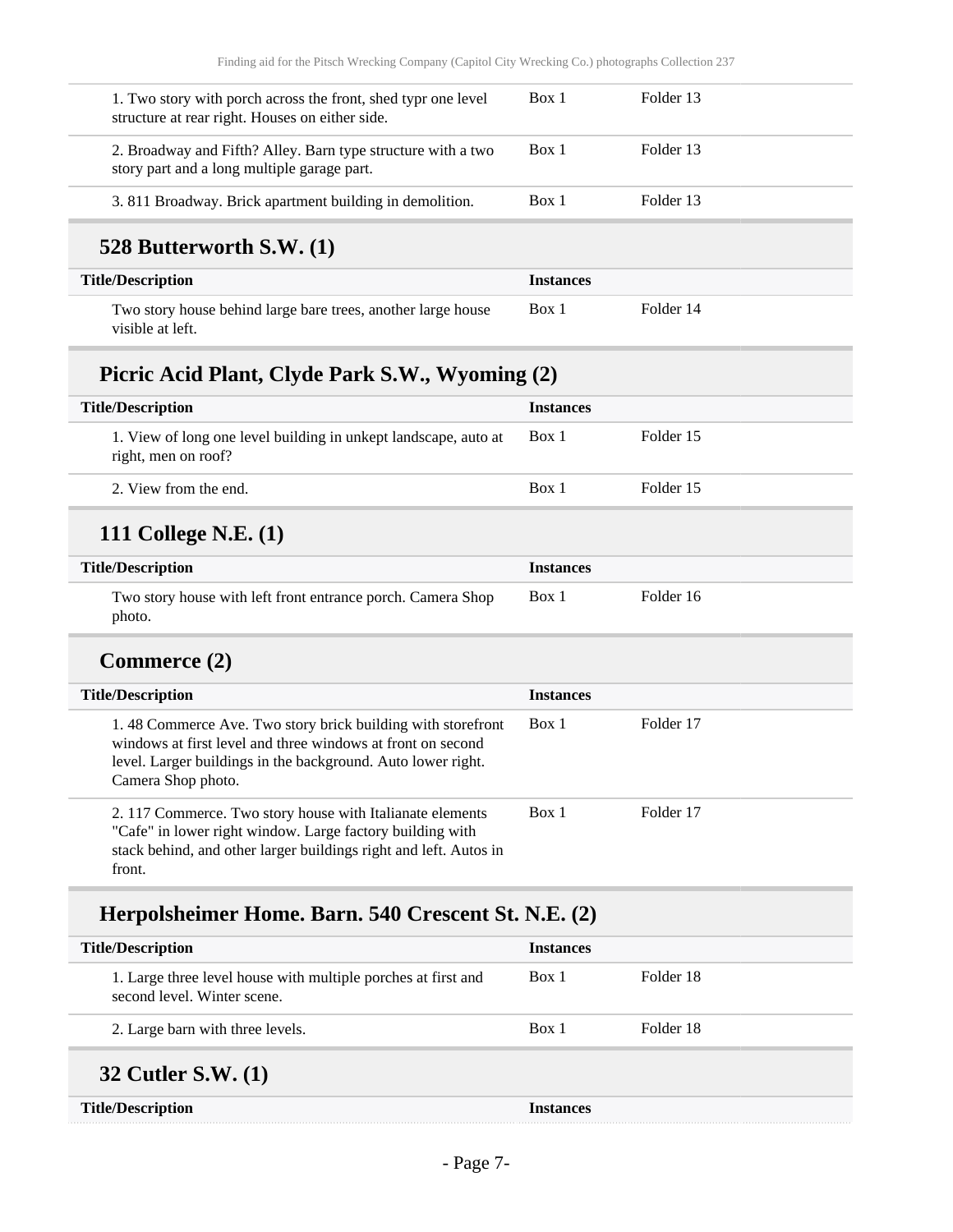Box 1 Folder 19

Large two+ story house with front porch, bay window on left side, large trees.

#### **212-216 Division (1)**

| <b>Title/Description</b>                             | <b>Instances</b> |           |  |
|------------------------------------------------------|------------------|-----------|--|
| KewPee Hamburgs. One level shack lined with windows. | Box 1            | Folder 20 |  |
| Larger buildings and autos behind.                   |                  |           |  |

#### **S. Division (2)**

| <b>Title/Description</b>                                                                                                                                                                             | <b>Instances</b> |           |
|------------------------------------------------------------------------------------------------------------------------------------------------------------------------------------------------------|------------------|-----------|
| 1. 1725 S. Division. View from across the intersection of a<br>two story+ building with Italianate elements. Brick street in<br>foreground.                                                          | Box 1            | Folder 21 |
| 2. 1950 S. Division. View of two story $+$ house with entrance<br>porch at left and half across the front. Large windows and<br>decorative bad of "x" design between the second and attic<br>levels. | Box 1            | Folder 21 |

#### **351 Eastern S.E. (1)**

| <b>Title/Description</b>                                                                                                                                          | <b>Instances</b> |           |
|-------------------------------------------------------------------------------------------------------------------------------------------------------------------|------------------|-----------|
| large house with matching wings either side of a center tower<br>behind the first level entrance porch. Side porch near the back.<br>Commercial building at left. | Box 1            | Folder 22 |

### **724 Eleanor N.E. (1)**

| <b>Title/Description</b>                                                                                                                                            | <b>Instances</b> |           |
|---------------------------------------------------------------------------------------------------------------------------------------------------------------------|------------------|-----------|
| One story building with shed type structure and roof in<br>foreground. Some sort of tower or remains of brick chimney,<br>buildings in the background. Snowy scene. | Box 1            | Folder 23 |

#### **211-213 Erie N.W. (1)**

| <b>Title/Description</b>                                                                                | <i><u><b>Instances</b></u></i> |           |
|---------------------------------------------------------------------------------------------------------|--------------------------------|-----------|
| Run down three story factory building, with one level garage<br>type building at right, autos in front. | Box 1                          | Folder 24 |

#### **1457 Escott N.W. (1)**

| <b>Title/Description</b>                                                                                                                                                  | <b>Instances</b> |           |
|---------------------------------------------------------------------------------------------------------------------------------------------------------------------------|------------------|-----------|
| Two story house with cement stairs from street level to<br>uncovered front stoop, bay window at right behind the<br>fireplace, garage at the back. Robinson Studio Photo. | Box 1            | Folder 25 |
| Fair S.E. $(2)$                                                                                                                                                           |                  |           |

**Title/Description Instances**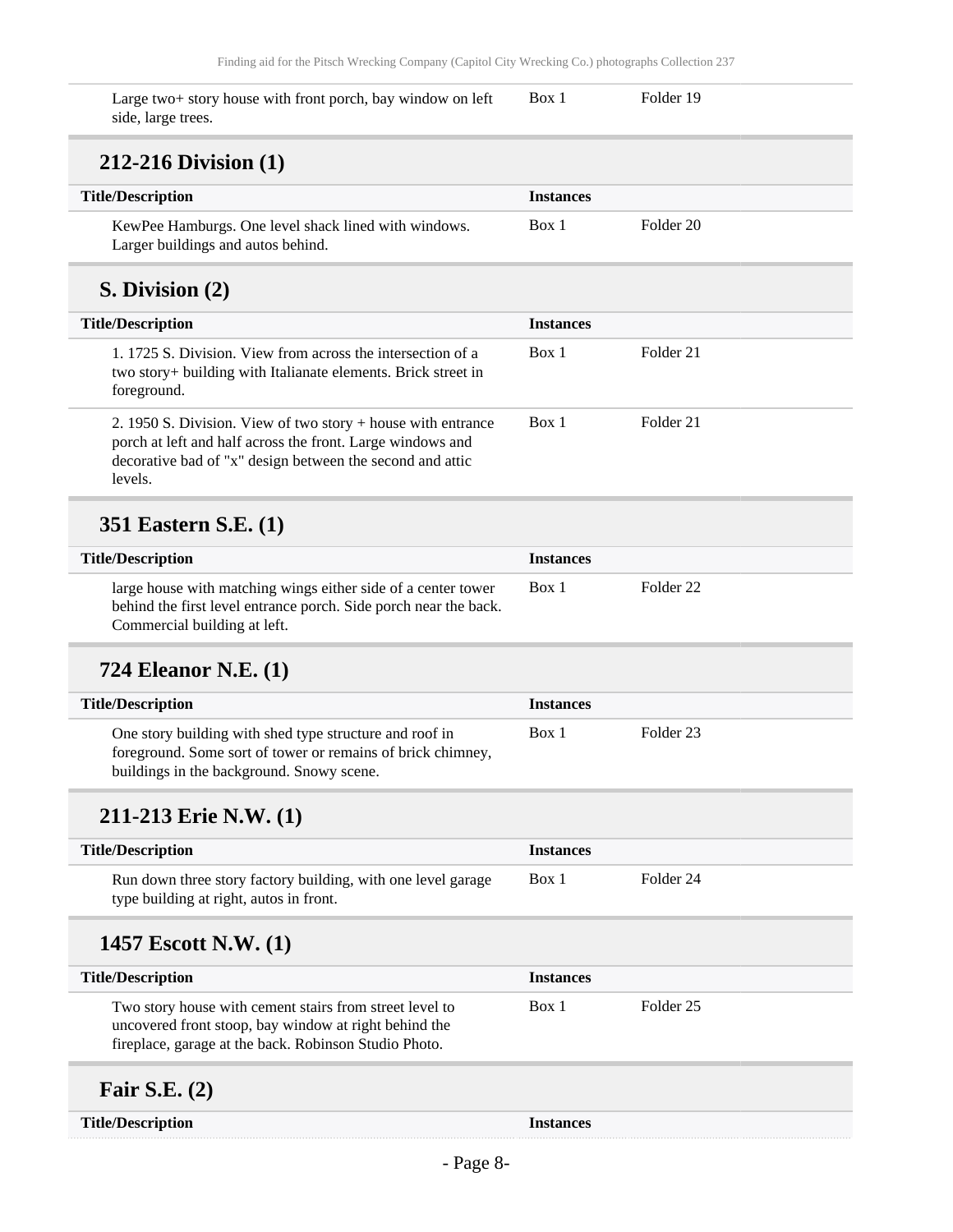| 1.36 Fair S.E. Two story house with side entrance left, funny<br>corner window. View to house at left, with auto in front.<br>Camera Shop photo. | Box 1 | Folder 26 |
|--------------------------------------------------------------------------------------------------------------------------------------------------|-------|-----------|
| 2.40 Fair S.E. Two story + plus with porch on two sides.<br>Factory in the background right. Camera Shop photo.                                  | Box 1 | Folder 26 |

### **Fountain N.W. (1 8x10 and 2 small snapshots)**

| <b>Title/Description</b>                                                                                                                                                                                           | <b>Instances</b> |                      |
|--------------------------------------------------------------------------------------------------------------------------------------------------------------------------------------------------------------------|------------------|----------------------|
| 1. 1-3-5-7-9 Fountain. Corner parking lot with Gas Ranger<br>dealers sign on large building at left.                                                                                                               | Box 1            | Folder 27            |
| 2. 1-3-5-7-9 Fountain. Another corner view with two story<br>building with large "Franklin Fuel" sign near corner fire<br>hydrant. Autos on snowy street. View down street at left.                                | Box 1            | Folder 27            |
| 3. N.E. Corner Fountain and Prospect. Two story house with<br>gingerbread decorated porch behind a fence with stone pillar<br>entrance. Robinson Studio photo. Perhaps the high school in<br>the background right. | Box 1            | Folder <sub>27</sub> |

## **327-329 Front N.W. May 1982 (4 color snapshots)**

| <b>Title/Description</b>                                                                                                                                                  | <b>Instances</b> |           |
|---------------------------------------------------------------------------------------------------------------------------------------------------------------------------|------------------|-----------|
| 1. Distance bird's eye, with the Grand River just visible lower<br>right.                                                                                                 | Box 1            | Folder 28 |
| 2. View of red two story + barn type structure with overhead<br>highway behind.                                                                                           | Box 1            | Folder 28 |
| 3. View of same structure with a park bench center left.<br>Poloraid type photo.                                                                                          | Box 1            | Folder 28 |
| 4. Demolition view with a pile in the foreground left. A review<br>view of the read structure with a one level addition on the<br>back. Ground moving equipment at right. | Box 1            | Folder 28 |

### **86 Front St. S.W.**

| <b>Title/Description</b>                                                                                                                                                                                                                                                                    | <b>Instances</b> |           |
|---------------------------------------------------------------------------------------------------------------------------------------------------------------------------------------------------------------------------------------------------------------------------------------------|------------------|-----------|
| Stow & Davis Furniture Co., 86 Front St. S.W. Summer 1990<br>(31 color snapshots)                                                                                                                                                                                                           | Box 1            | Folder 29 |
| <b>General</b>                                                                                                                                                                                                                                                                              |                  |           |
| Includes views of the building complete. Focus on the<br>5 story building. Some views have the dark blue Stow<br>Davis semi truck. Interior views of assembly line, and<br>another of open factory floor. Bird's eye view from the<br>roof. Views on the Grand River side. One streetscape. |                  |           |

### **Fulton W. (2)**

**Title/Description Instances**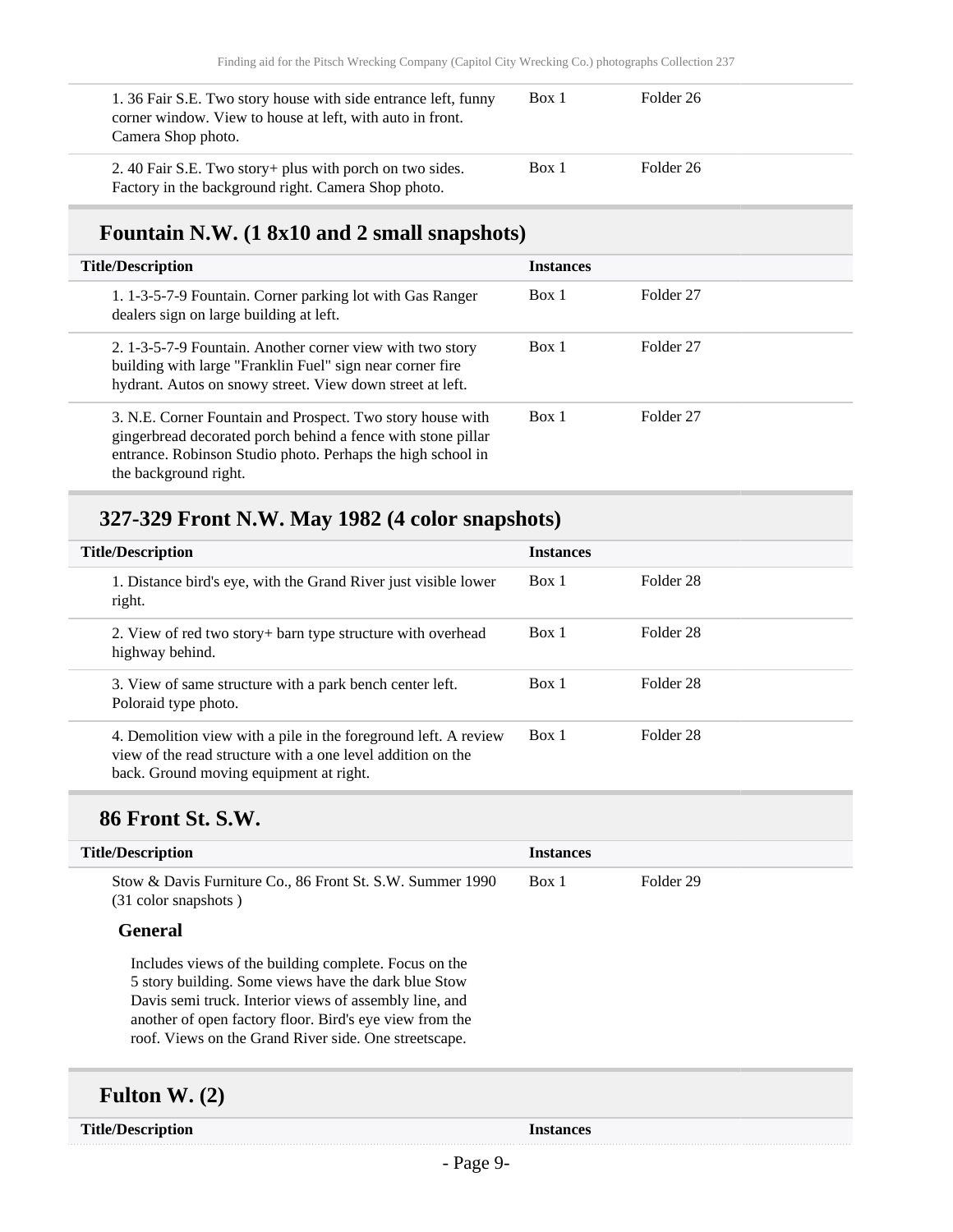| 1.346 Fulton. Service station on corner. Winter scene with<br>snow. Autos and billboard sign.        | Box 1 | Folder 30 |
|------------------------------------------------------------------------------------------------------|-------|-----------|
| 2. 346-356 W. Fulton. Three story light colored building in<br>demolition, with autos in foreground. | Box 1 | Folder 30 |

### **Blodgett, 411 Fulton E. (6)**

| <b>Title/Description</b>                                                                                                                                                                                                                     | <b>Instances</b> |           |  |  |
|----------------------------------------------------------------------------------------------------------------------------------------------------------------------------------------------------------------------------------------------|------------------|-----------|--|--|
| 1. Exterior. Barn at Blodgett. Two story house type structure<br>with a garage attached left.                                                                                                                                                | Box 1            | Folder 31 |  |  |
| 2. Interior. Dining Room fireplace with double colomns on<br>either side at the lower and upper level, and decorative frieze<br>above the mantel.                                                                                            | Box 1            | Folder 31 |  |  |
| 3. Interior. Fireplace, with a single colomn encased in marble<br>on either side. A window with a roll type blind at left.                                                                                                                   | Box 1            | Folder 31 |  |  |
| 4. Interior. Fireplace A single color on either side, with<br>a decorative freize between the surround and the large<br>mirror overhead (colomns on either side. A color in the left<br>foreground starts from the waist level room divider. | Box 1            | Folder 31 |  |  |
| 5-6. Interior. Dupl photos of a large built in buffet. Large<br>center seciont and side sections with glass window/doors at<br>upper level, and wooden doors at lower level. Decorative work<br>on doors and above.                          | Box 1            | Folder 31 |  |  |

### **Capital Wrecking exhibits (4 8x10 and 1 small old snapshot)**

| <b>Title/Description</b>                                                                                                                                                                                                                                                             | <b>Instances</b> |           |
|--------------------------------------------------------------------------------------------------------------------------------------------------------------------------------------------------------------------------------------------------------------------------------------|------------------|-----------|
| 1. No. 18 truck for Capitol City Wrecking Co. pulling out of<br>parking lot near two story brick building.                                                                                                                                                                           | Box 1            | Folder 32 |
| 2. Capitol city Wrecking two story brick building with staff<br>standing on the loading dock behind autos lined up headlights<br>to the front. Rails run across the entrance to the parking lot.<br>Views of houses in the background. Robinson Studio type<br>photo by not stamped. | Box 1            | Folder 32 |
| 3. Exhibit. Capitol City Wrecking Co. mini house & image<br>display inside a building. Chas. I. Harshberger photo.                                                                                                                                                                   | Box 1            | Folder 32 |
| 4. Display within a double louvered door closet type structure,<br>inside a building. Universal Studio photo.                                                                                                                                                                        | Box 1            | Folder 32 |
| 5. Night view of a street front window display. Store door has<br>"341" address numbers. "Grand Rapids on Parade" signs along<br>with the display signs.                                                                                                                             | Box 1            | Folder 32 |

## **Fulton W (1 old b/w & 1 later color)**

| <b>Title/Description</b> | Instances |
|--------------------------|-----------|
|                          |           |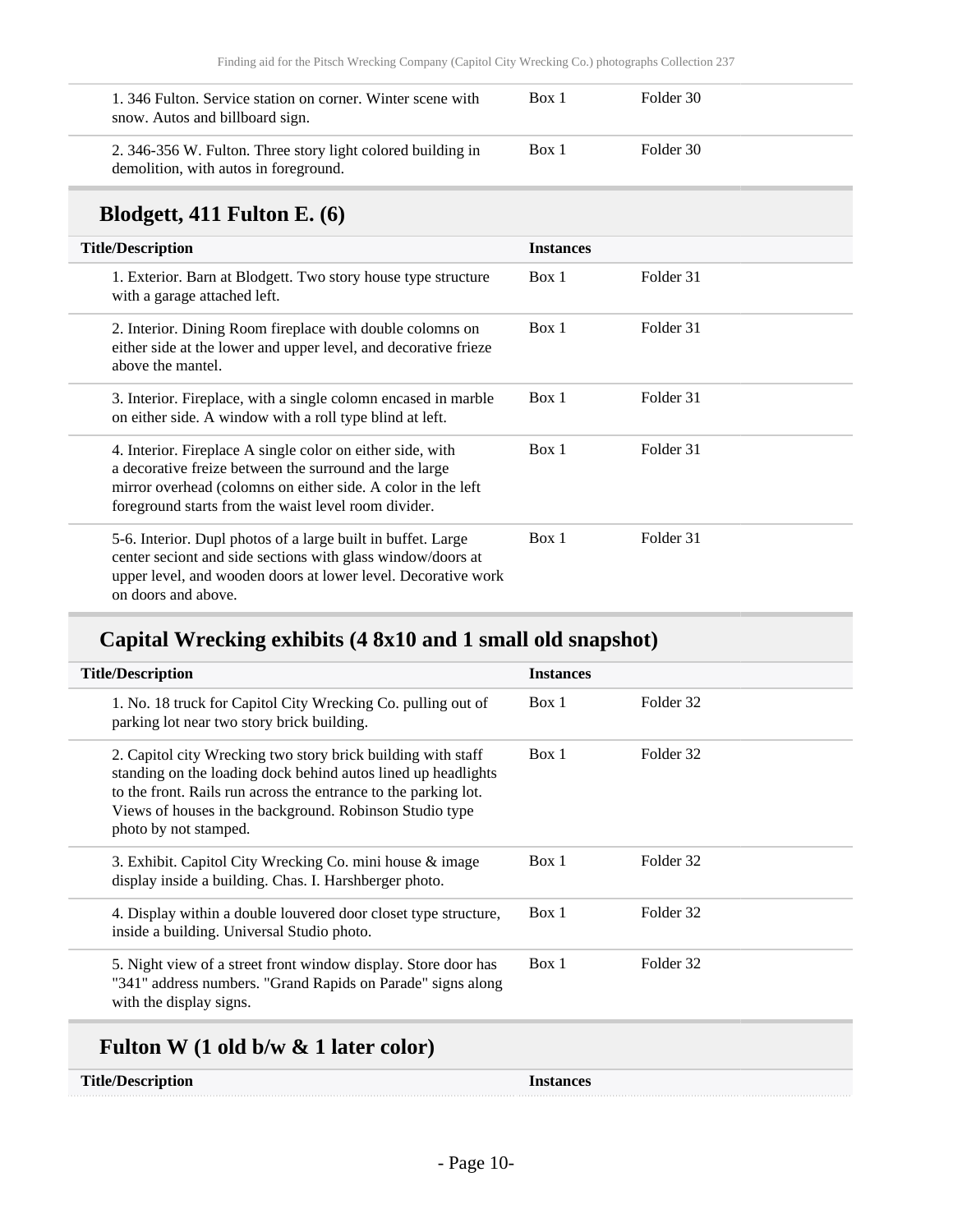| 1. Bird's eye view of highway (131?) overhead, with parking<br>underneith, and the river at the left. Glare from the window<br>through which the image was taken. Color. Summer 1990. | Box 1            | Folder 33 |  |
|---------------------------------------------------------------------------------------------------------------------------------------------------------------------------------------|------------------|-----------|--|
| 2.601 W. Fulton. Two story house with porch entrance right<br>and houses at either side. Old b/w photo.                                                                               | Box 1            | Folder 33 |  |
| Ionia & Fulton S.E. Corner (3)                                                                                                                                                        |                  |           |  |
| <b>Title/Description</b>                                                                                                                                                              | <b>Instances</b> |           |  |
| 1-2. Two story building with parking lot left. One truck has<br>"Meyer on cab. Large brick building behind has ads on side of                                                         | Box 1            | Folder 34 |  |

building. 3. View of a corner building with is perhaps to the right of the small building in the photos above. Two story flat roof with awnings at street level on the right side street, and gas pumps on the left side street. The large building with signs is in the background right. Box 1 Folder 34

#### **Standardized Furniture Co., 1001-1015 Godfrey S.W. (2) Company in business 1919-1929.**

| <b>Title/Description</b>                                                            | <b>Instances</b> |  |
|-------------------------------------------------------------------------------------|------------------|--|
| 1-2. Dupl view of a two story factory with stack, and garages?<br>Box 1<br>At left. | Folder 35        |  |

#### **Goodrich S.W. (2)**

| <b>Title/Description</b>                                                                                                   | <b>Instances</b> |           |
|----------------------------------------------------------------------------------------------------------------------------|------------------|-----------|
| 1.21 Goodrich. Vine covered two story with entrance porch.<br>Large factory building left. Camera Shop photo.              | Box 1            | Folder 36 |
| 2. Houses at Ney & Goodrich. Corner view of streetscape with<br>street blocked and fire hydrant in lower right foreground. | Box 1            | Folder 36 |

#### **Graham S.W. (2)**

| <b>Title/Description</b>                                       | <b>Instances</b> |           |
|----------------------------------------------------------------|------------------|-----------|
| 1. Sheds below a bridge or highway overpass. Snow scene.       | Box 1            | Folder 37 |
| 2. Snow covered piles (coal?) and sheds behind. Rails in snow. | Box 1            | Folder 37 |

#### **Grandville S.W. (5)**

| <b>Title/Description</b>                                                                                                                                                                            | <b>Instances</b> |           |
|-----------------------------------------------------------------------------------------------------------------------------------------------------------------------------------------------------|------------------|-----------|
| 1. 226 Grandville Ave. Skar's Cafe. Two story storefront<br>building with arched second level winsow. Larger 5?story<br>building at left has Simplex Brooder Stove Co. sign on side of<br>building. | Box 1            | Folder 38 |
| 2. 247-249 Grandville S.W. Two story house hidden behind<br>two large trees.                                                                                                                        | Box 1            | Folder 38 |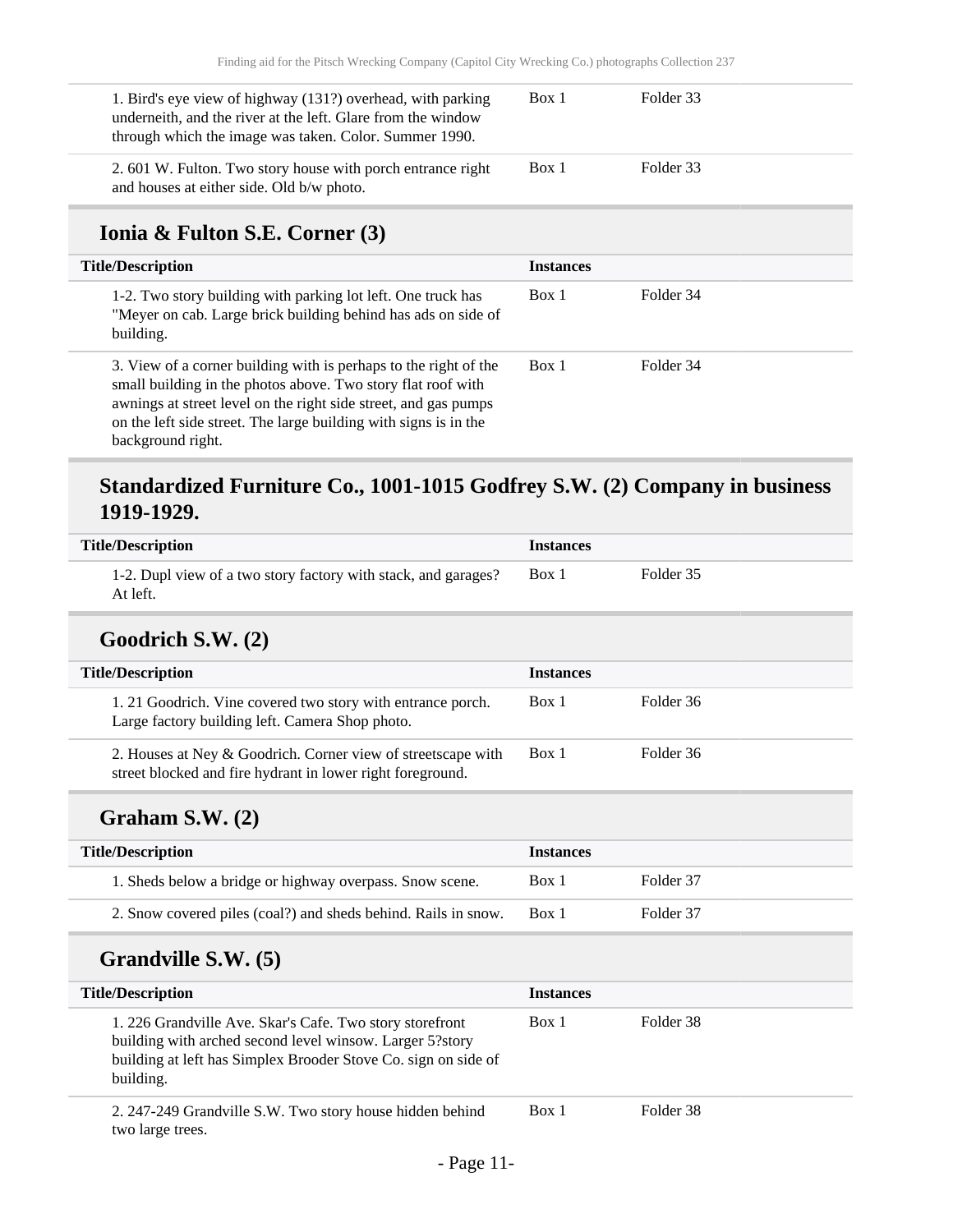| 3.806 Grandville. Two story store front building with bay<br>window at second level. Has sign in window "Smtih moved to<br>880 Grandville Ave., GR Savings Bank building. | Box 1 | Folder 38 |
|---------------------------------------------------------------------------------------------------------------------------------------------------------------------------|-------|-----------|
| 4. 1123 Grandville. Bolt & Vanderstel 2-story building with<br>large window in background behind a service station in the<br>foreground.                                  | Box 1 | Folder 38 |
| 5. 1526 Grandville. Two story with small stoop entrance, sign<br>of another building in left foreground.                                                                  | Box 1 | Folder 38 |

### **Dean? Grant St. S.W. (3 fading color Poloraid type snapshots) Questionable date.**

| <b>Title/Description</b>                                                                                                                                                                                 | <b>Instances</b> |                      |  |  |
|----------------------------------------------------------------------------------------------------------------------------------------------------------------------------------------------------------|------------------|----------------------|--|--|
| 1.30 Grant S.W. Dean. Oct. 1980. Two story house with cross<br>gables and enclosed first level porch. Winter snow scene.<br>Patron says this is actually the house next door to "30" Grant,<br>4/25/2009 | Box 1            | Folder 39            |  |  |
| 2. 38 Grant S.W. Dean., Oct. 1980. Two story+ house with<br>decorative framing of second level porch. Winter, snow scene.                                                                                | Box 1            | Folder 39            |  |  |
| 3.41 Grant SW. Dean, Oct. 1980. Two story with front porch.                                                                                                                                              | Box 1            | Folder 39            |  |  |
| <b>545 Henry S.E. (1)</b>                                                                                                                                                                                |                  |                      |  |  |
| <b>Title/Description</b>                                                                                                                                                                                 | <b>Instances</b> |                      |  |  |
| Small two story with front porch. Double slided type<br>windows/doors at front second level. Damaged photo. Camera<br>Shop photo.                                                                        | Box 1            | Folder 40            |  |  |
| Ionia N.W. $(4)$                                                                                                                                                                                         |                  |                      |  |  |
| <b>Title/Description</b>                                                                                                                                                                                 | <b>Instances</b> |                      |  |  |
| 1.401 Ionia N.W. First Pilgrim Tabernacle. (Fire damage?)<br>ca. 1937.                                                                                                                                   | Box 1            | Folder <sub>41</sub> |  |  |
| 2. 817 N. Ionia Ave. Two story hidden behind trees, fence                                                                                                                                                | Box 1            | Folder 41            |  |  |

| $\angle$ , 017 TV. TOMA $\triangle$ VC. TWO StOLY Mutuch Definite trees, reflect<br>with autos in front.                                                                  | 12VA 1 | 1 VIULI TI |
|---------------------------------------------------------------------------------------------------------------------------------------------------------------------------|--------|------------|
| 3. 1019 No. Ionia. Streetscape with two+ houses. Left house<br>has railed second level porch. Right house has "For Sale" sign<br>at first leve, and porch at first level. | Box 1  | Folder 41  |
| 4. 1115 No. Ionia. Two story+ house, autos on street.                                                                                                                     | Box 1  | Folder 41  |

#### **Ionia S.W. (3)**

| <b>Title/Description</b>                                                                                                                                                  | <b>Instances</b> |           |
|---------------------------------------------------------------------------------------------------------------------------------------------------------------------------|------------------|-----------|
| 1. Hamel Stag Lunch. Two story + wood structure with store<br>on first leve, attached to a brick building at right. A multi-<br>story building is in the left background. | Box 1            | Folder 42 |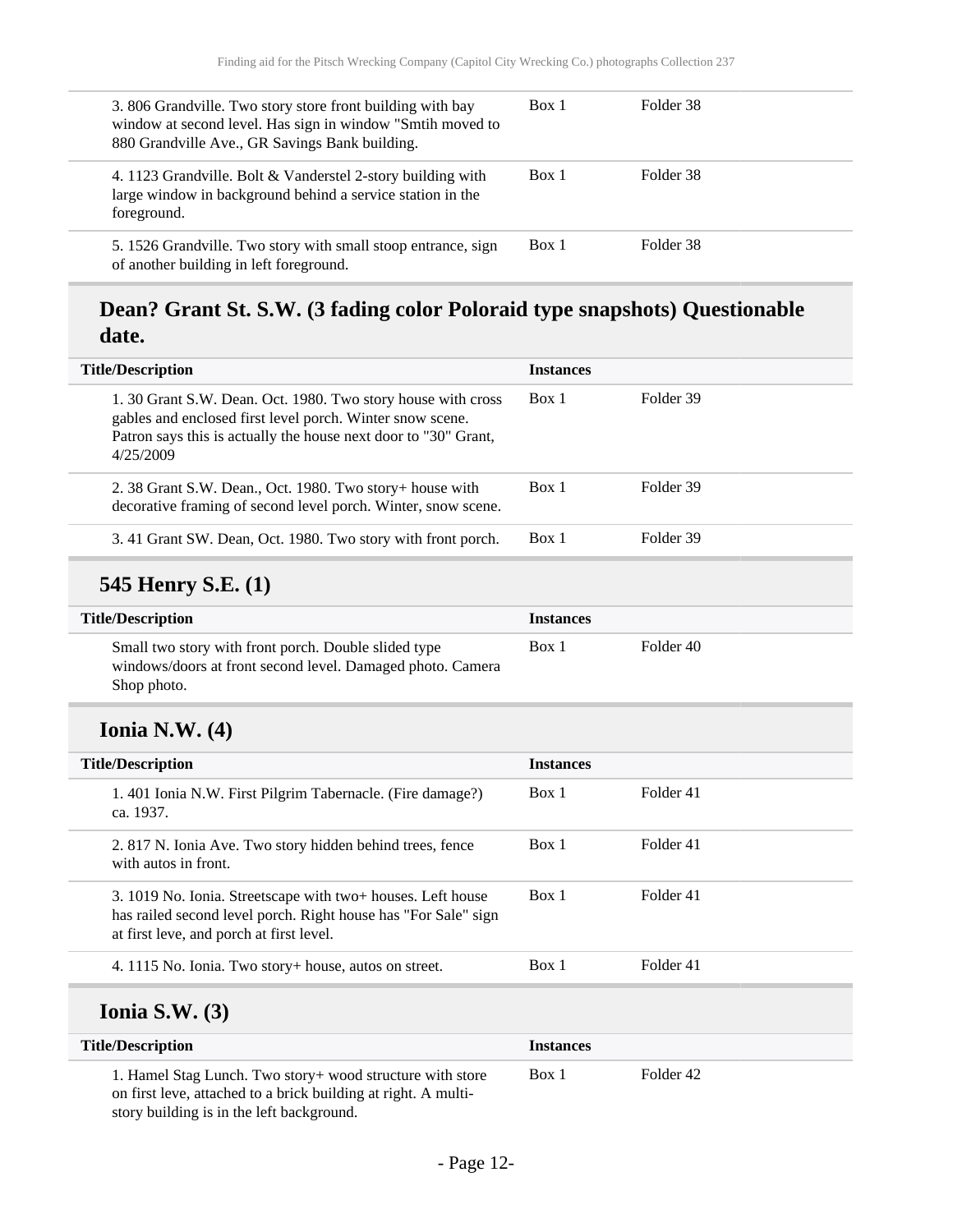| 2.444 So. Ionia. Two story house with back wind, bay<br>window, gingerbread at gable eaves. Rubble at left. Auto on<br>front. Center of the image has faded. | Box 1 | Folder 42 |  |
|--------------------------------------------------------------------------------------------------------------------------------------------------------------|-------|-----------|--|
| 3.4.814 S. Ionia. Two store house with entrance porch front<br>right, decorative element at the gable eve.                                                   | Box 1 | Folder 42 |  |

### **Jefferson S.E. (3)**

| <b>Title/Description</b> |                                                                                                                   | <b>Instances</b> |           |
|--------------------------|-------------------------------------------------------------------------------------------------------------------|------------------|-----------|
|                          | 1.41 Jefferson. Interior with White decorative foreplace<br>surround/mantel, grate.                               | Box 1            | Folder 43 |
|                          | 2.47 Jefferson. Three story Italianate house with Mansard<br>roof, church at left and behind.                     | Box 1            | Folder 43 |
|                          | 3.47 Jefferson. View of the left side of the house with a<br>clearer view of the church set back from the street. | Box 1            | Folder 43 |
|                          | 4. 351 Jefferson. Garages at rear of houses on alley. Camera<br>shop photo.                                       | Box 1            | Folder 43 |

## **King Court S.W. (2)**

| <b>Title/Description</b> |                                                            | <b>Instances</b> |           |
|--------------------------|------------------------------------------------------------|------------------|-----------|
|                          | 1. Two story house with front port. Winter view with snow. | Box 1            | Folder 44 |
|                          | 2. 340/342/344 streetscape of wooden two story hosues.     | Box 1            | Folder 44 |

## **411 Lafayette N.E. (1)**

| <b>Title/Description</b>                                                                                                                                           | <b>Instances</b> |           |
|--------------------------------------------------------------------------------------------------------------------------------------------------------------------|------------------|-----------|
| Wood two story structure with second level stairs at right, may<br>be attached to a two story brick with awings at the first level<br>on the left. Autos in front. | Box 1            | Folder 45 |

## **LaGrave S.E. (4)**

| <b>Title/Description</b>                                                                                                                                                                 | <b>Instances</b> |           |
|------------------------------------------------------------------------------------------------------------------------------------------------------------------------------------------|------------------|-----------|
| 1.41 LaGrave. Large Three story house with large 3-floor<br>gables, with a church to the left, autos in front.                                                                           | Box 1            | Folder 46 |
| 2. 128 LaGrave S.E. Possible rear of two/three story residence,<br>with garage at right.                                                                                                 | Box 1            | Folder 46 |
| 3. 133 La Grave S.E. Partial view of a bridge garage a left,<br>with a jumble of buildings. Foreground structure has odd<br>construction and door configuration, perhaps due to add ons. | Box 1            | Folder 46 |
| 4. 301 LaGrave S.E. Two story house with lean to<br>attachment in foreground, a more substantial building in right<br>background.                                                        | Box 1            | Folder 46 |

## **1015-1017 Lake Dr., S.E. (2)**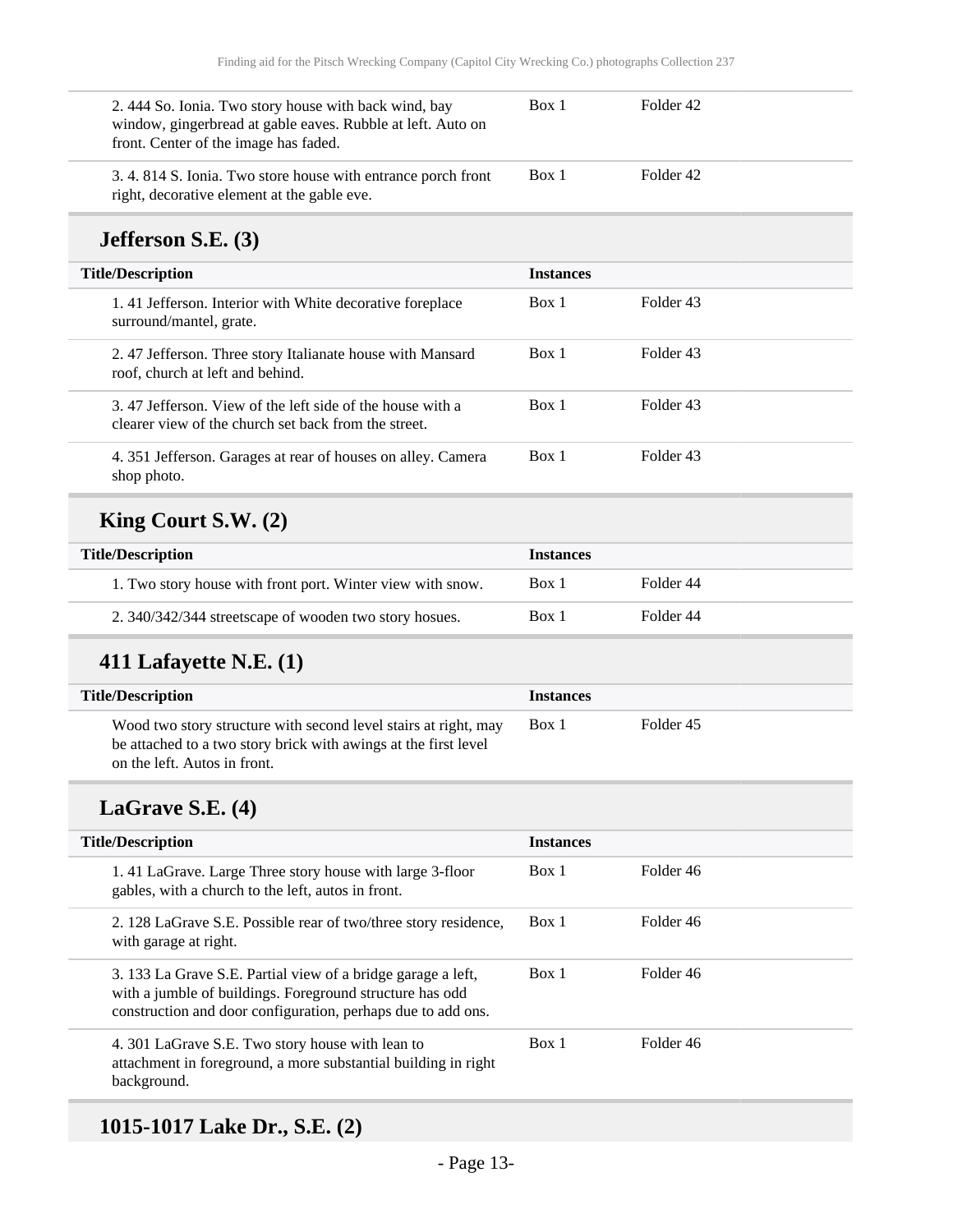| <b>Title/Description</b>                                                                                                                                                                            | <b>Instances</b> |           |  |
|-----------------------------------------------------------------------------------------------------------------------------------------------------------------------------------------------------|------------------|-----------|--|
| Two views of Two story building with a three story corner<br>tower. Robert E. O'Brien Oil Burner Co. ad on side of<br>building. Two story garage behind. Large house at right.<br>Unkept landscape. | Box 1            | Folder 47 |  |

#### **Leonard N.W. (3)**

| <b>Title/Description</b>                                                                                                                                                                                                  | <b>Instances</b> |           |
|---------------------------------------------------------------------------------------------------------------------------------------------------------------------------------------------------------------------------|------------------|-----------|
| 1. Hi-Speed Gas Station, 923? Leonard N.W. 1930's era<br>design                                                                                                                                                           | Box 1            | Folder 48 |
| 2. Cortuin? Pastry Shop, 923? Leonard N.W. Perhaps on<br>opposite side of intersection. Two story store front building<br>with living quarters and enclosed back upper level porch.<br>Streetscape at left with houses.   | Box 1            | Folder 48 |
| 3. 902-910 Leonard, Grand Rapids Lumber Co., West Yard.<br>Streetscape with YMCA building at the far left. Robinson<br>Studio Photo, Feb. 4, 1957. Front of photo has "YMCA Job<br>2-1-1917" written upper left on photo. | Box 1            | Folder 48 |

### **147-149 Logan S.E. (1)**

| <b>Title/Description</b>              | <i>Instances</i> |           |
|---------------------------------------|------------------|-----------|
| Commercial two story brick structure. | Box <sub>1</sub> | Folder 49 |

### **Kellogg-Burlingame Co. / Electric Supply Co., 67 Market N.W. (1)**

| <b>Title/Description</b>                                                                                                                          | <b>Instances</b> |           |
|---------------------------------------------------------------------------------------------------------------------------------------------------|------------------|-----------|
| Streetscape with a three story building, followed by a four<br>story building, autos on the street (ca. 1930's-1940's)                            | Box 1            | Folder 50 |
| 490 Marywood N.E. $(1)$                                                                                                                           |                  |           |
| <b>Title/Description</b>                                                                                                                          | <b>Instances</b> |           |
| Modern (1930-40) two story house with stone chimney and<br>facing around the large first level front windows. Porch on the<br>rear. Auto at left. | Box 1            | Folder 51 |
| <b>North Monroe</b> (5)                                                                                                                           |                  |           |
| <b>Title/Description</b>                                                                                                                          | <b>Instances</b> |           |
| 1. Ohio House, 500 Monroe Ave. Three story with corner<br>main entrance.                                                                          | Box 1            | Folder 52 |
| 2. Ohio House. Barn. Two story with signs attached, appears                                                                                       | Box 1            | Folder 52 |

3. Rear of unidentified building with "Wurzburg's Parking Service" sign center right Box 1 Folder 52

to have been just beyond the main building on Monroe. Autos

in front.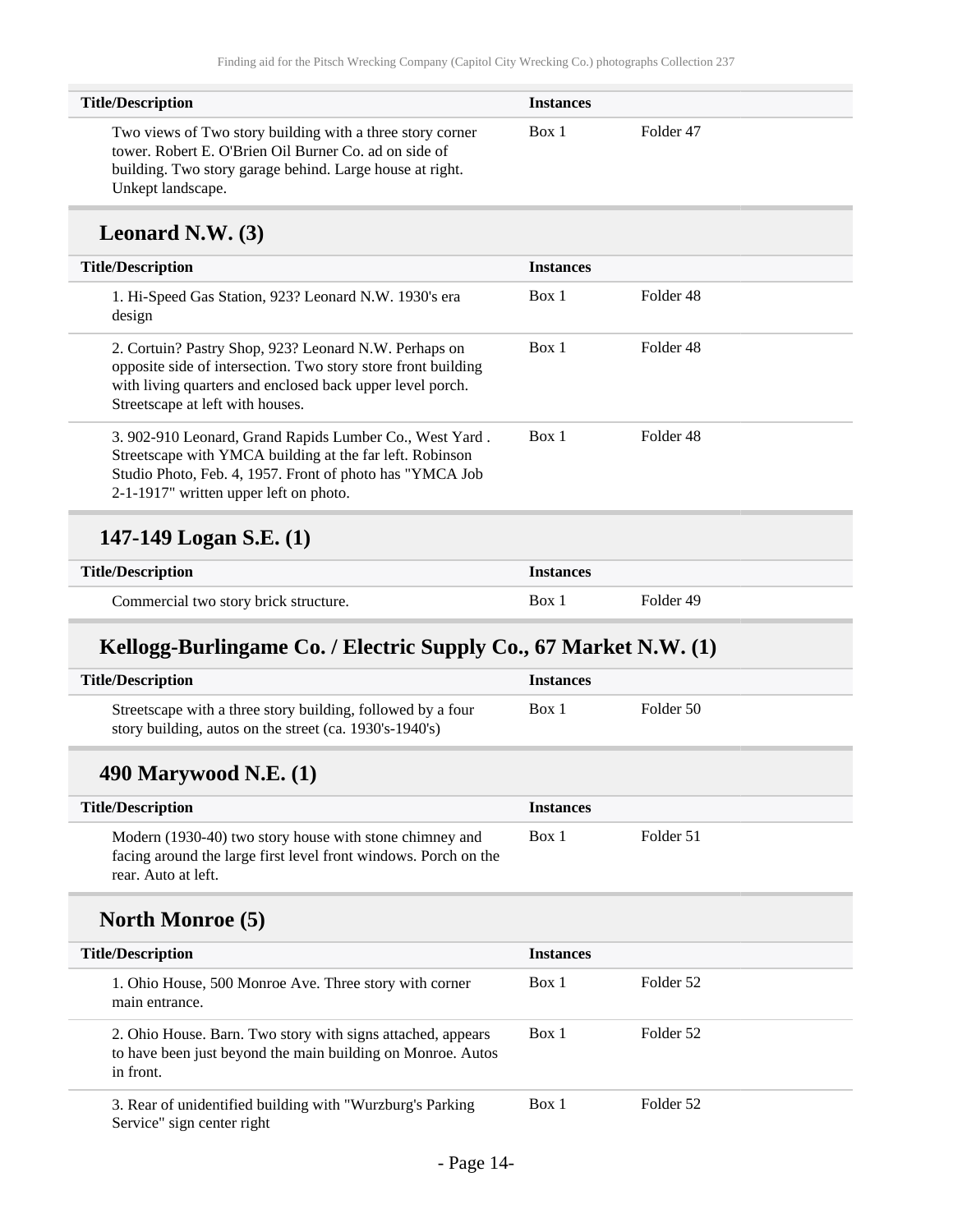| 4. Munson Building. One level flat roofed brick.                                                                    | Box 1 | Folder 52 |  |
|---------------------------------------------------------------------------------------------------------------------|-------|-----------|--|
| 5. 3000 Monroe Ave. Womens' Building, Michigan Soldiers'<br>Home, Oct. 1944. Three stories + Robinson Studio Photo. | Box 1 | Folder 52 |  |

## **136-167 Monroe N.W., July 1978 (5 color)**

| <b>Title/Description</b>                                 | <i>Instances</i> |           |  |
|----------------------------------------------------------|------------------|-----------|--|
| Shows demolition in progress, with crane. McKay Tower in | Box 1            | Folder 53 |  |
| the background in a couple of views.                     |                  |           |  |

#### **209/215/217 Monroe N.W.**

| <b>Title/Description</b>                                                                                                                                                                                                                                                          | <b>Instances</b> |           |
|-----------------------------------------------------------------------------------------------------------------------------------------------------------------------------------------------------------------------------------------------------------------------------------|------------------|-----------|
| Douma/Minit Print / Lalo's Fine Foods & Cocktails.<br>209/215/217 Monroe N.W. at Huron. Dec. 1978? (12 color<br>snapshots)                                                                                                                                                        | Box 1            | Folder 54 |
| <b>General</b>                                                                                                                                                                                                                                                                    |                  |           |
| Gray brick building with several business signs. One<br>from corner image of Douma's partly shows a circular<br>tower window on the second leve. Christmas. One<br>front view shows entrance of Minit Print, and the Skaff<br>Building entrance to its left. One view shows later |                  |           |
| construction in the Vandenberg area in the background.                                                                                                                                                                                                                            |                  |           |

### **Ninth N.W. (3)**

| <b>Title/Description</b>                                                                                                                                                                             | <b>Instances</b> |           |
|------------------------------------------------------------------------------------------------------------------------------------------------------------------------------------------------------|------------------|-----------|
| 1-2. Dupl. Photos of two houses with the same design. Two<br>story, entrance poor on left.                                                                                                           | Box 1            | Folder 55 |
| 3.655 Ninth N.W. Two story house with L shape or another<br>house hidden on the other side. Another large house in the<br>background left hand porches on first and second level. Autos<br>in front. | Box 1            | Folder 55 |

### **Ottawa N.W. (2)**

| <b>Title/Description</b>                                                                                                          | <b>Instances</b> |           |
|-----------------------------------------------------------------------------------------------------------------------------------|------------------|-----------|
| 1.610 N. Ottawa (crossed out) Two story with a rail for the<br>second level porch with door and window. Man walking on<br>street. | Box 1            | Folder 56 |
| 2. 1040 N. Ottawa. Two story house with rails in brick street<br>in front. Winter view with snow on groupd.                       | Box 1            | Folder 56 |
|                                                                                                                                   |                  |           |

### **Houseman Building, 41-51 Pearl N.W. (1)**

**Title/Description Instances**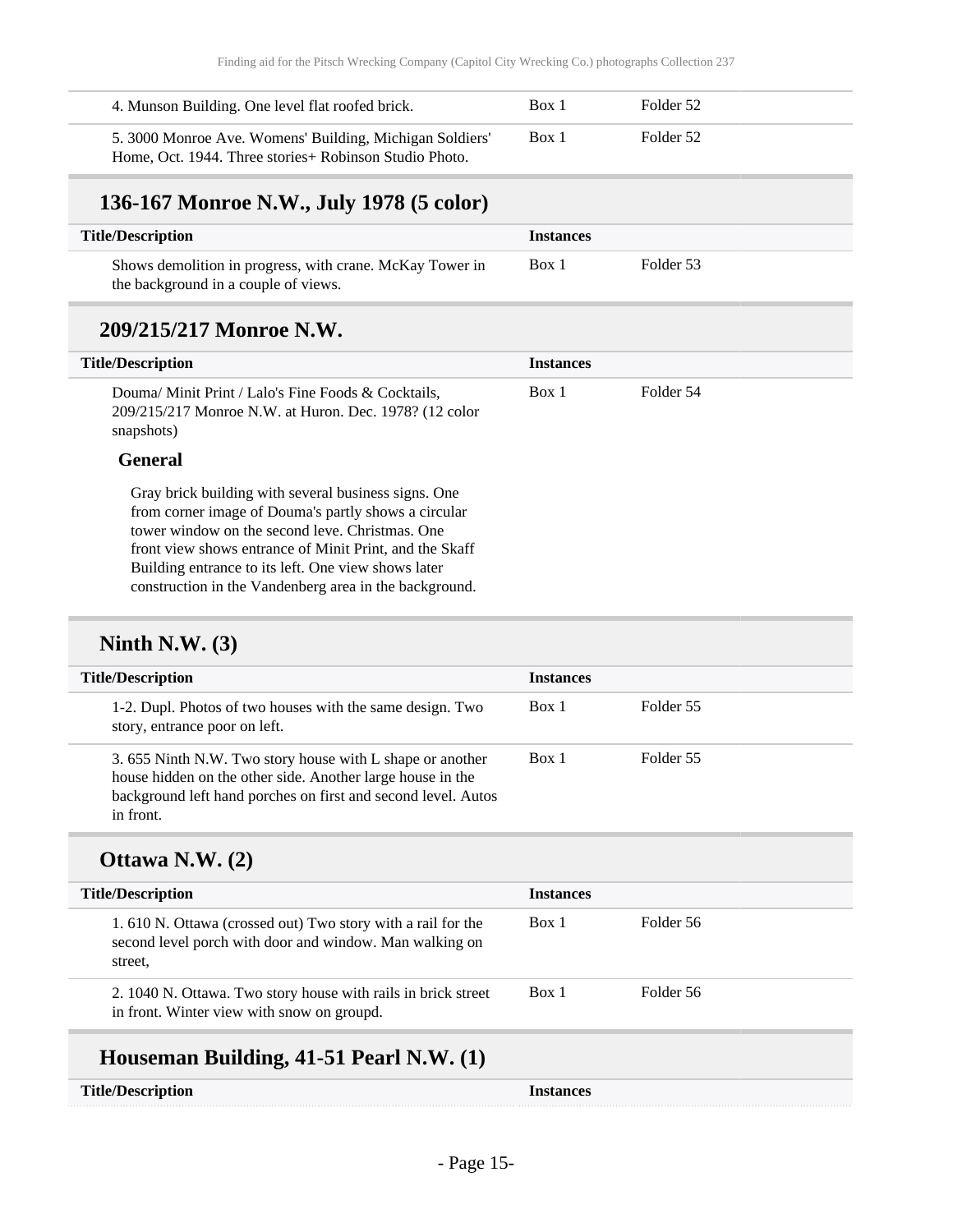| View across the intersection from the main corner entrance.<br>Demolition permit, July 10, 1966.                                                         | Box 1            | Folder 57            |
|----------------------------------------------------------------------------------------------------------------------------------------------------------|------------------|----------------------|
| Sligh House, Plainfield Ave., N.E. (1)'                                                                                                                  |                  |                      |
| <b>Title/Description</b>                                                                                                                                 | <b>Instances</b> |                      |
| Two story Italianate brick(?) house with multiple porches/<br>entrances & bay window, with a man standing on the roof. Old<br>cars, overgrown landscape. | Box 1            | Folder 58            |
| Rathbone St., S.W., Wyoming (1)                                                                                                                          |                  |                      |
| <b>Title/Description</b>                                                                                                                                 | <b>Instances</b> |                      |
| Small barn or gambrel roofed garade with lean-to shed<br>attached, next to house. Children. Camera Shop photo.                                           | Box 1            | Folder 59            |
| <b>650 Seventh N.W. Rear. (1)</b>                                                                                                                        |                  |                      |
| <b>Title/Description</b>                                                                                                                                 | <b>Instances</b> |                      |
| Garage or shed at rear of two story house with upper level<br>porch.                                                                                     | Box 1            | Folder <sub>60</sub> |
| <b>513 Stocking N.W. (2)</b>                                                                                                                             |                  |                      |
| <b>Title/Description</b>                                                                                                                                 | <b>Instances</b> |                      |
| 1. Streetscape with service station $\&$ houses on opposite side<br>of the intersection.                                                                 | Box 1            | Folder <sub>61</sub> |
| 2. Streetscape with billboards in the foreground, houses, auto<br>right foreground                                                                       | Box 1            | Folder 61            |
| 11-19 Tannery St., Comstock Park (1)                                                                                                                     |                  |                      |
| <b>Title/Description</b>                                                                                                                                 | <b>Instances</b> |                      |

| <b>THE Description</b>                                                            | <i><b>Instances</b></i> |                      |  |
|-----------------------------------------------------------------------------------|-------------------------|----------------------|--|
| A row of two story workers cottages with a slant roofed shed<br>in front of each. | Box 1                   | Folder <sub>62</sub> |  |

## **Wealthy (3)**

| <b>Title/Description</b>                                 | <b>Instances</b> |           |
|----------------------------------------------------------|------------------|-----------|
| 1. 211-213 Wealthy S.W. Duplex?                          | Box 1            | Folder 63 |
| 2.950-952 Wealthy Two small houses with front bay window | Box 1            | Folder 63 |
| 3. 1006 Wealthy Two story house with auto in front yard. | Box 1            | Folder 63 |

## **No address or unidentified**

| <b>Title/Description</b>       | <i><u><b>Instances</b></u></i> |          |
|--------------------------------|--------------------------------|----------|
| J. Goosmann & Co. Store. $(1)$ | Box 2                          | Folder 1 |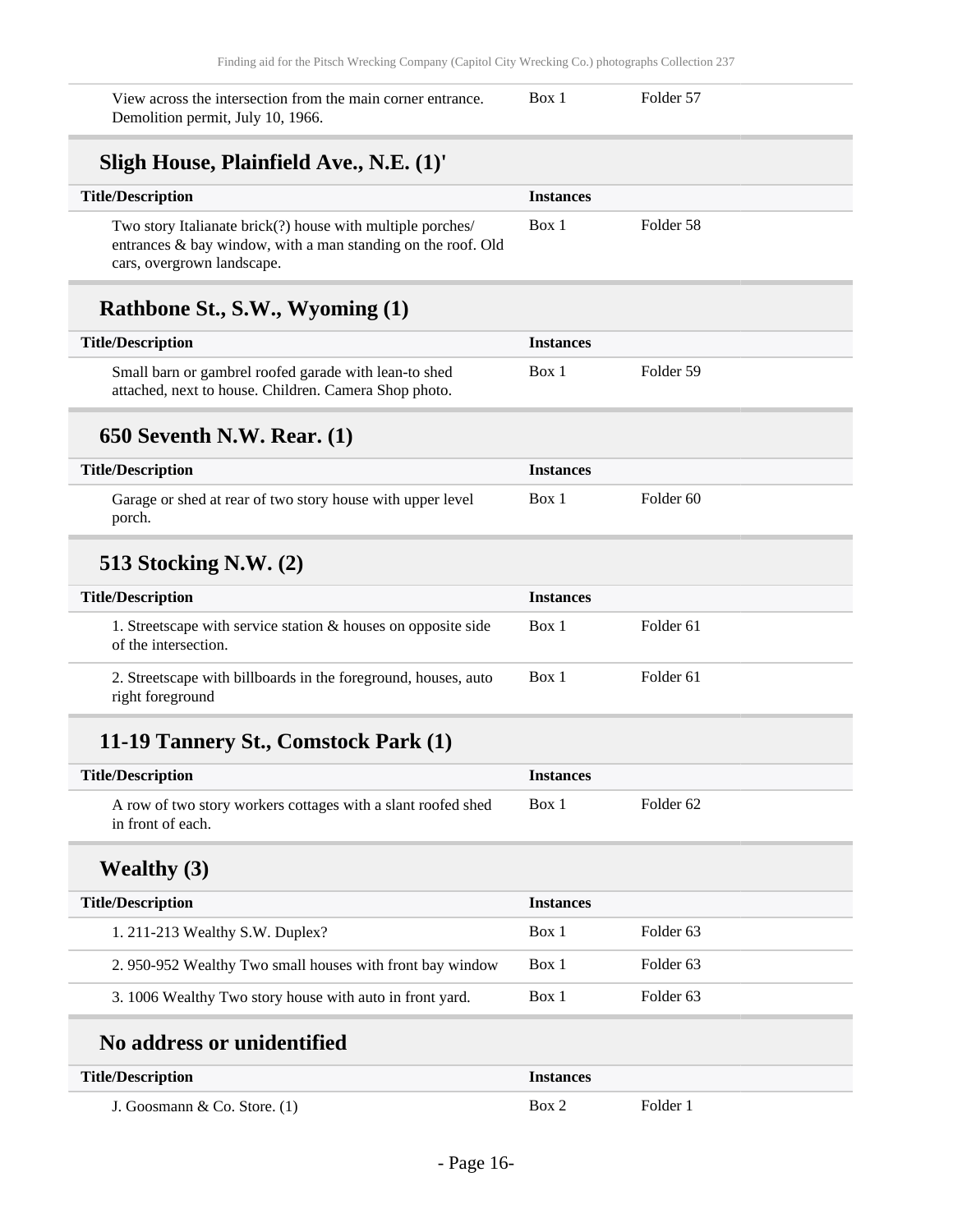| <b>Title/Description</b>                                                                                    | <b>Instances</b> |                     |
|-------------------------------------------------------------------------------------------------------------|------------------|---------------------|
| A warehouse type building, single level, with two men on the<br>roof.                                       | Box 2            | Folder <sub>2</sub> |
| <b>Greenway Estate. Greenhouse (2)</b>                                                                      |                  |                     |
| <b>Title/Description</b>                                                                                    | <b>Instances</b> |                     |
| Interior.                                                                                                   | Box 2            | Folder <sub>3</sub> |
| Exterior showing the greenhouse at the back of the property<br>with a brick base, and dome type roof.       | Box 2            | Folder <sub>3</sub> |
| <b>Keeler Brass Company (1)</b>                                                                             |                  |                     |
| <b>Title/Description</b>                                                                                    | <b>Instances</b> |                     |
| Appears to be a roofless brick building, smokestack at left,<br>rubble in yard.                             | Box 2            | Folder <sub>4</sub> |
| A. B. Knowlson Company, Coal & Coke (1)                                                                     |                  |                     |
| <b>Title/Description</b>                                                                                    | <b>Instances</b> |                     |
| Warehouse type bulding                                                                                      | Box 2            | Folder 5            |
|                                                                                                             |                  |                     |
| <b>New York Central railway station (3)</b>                                                                 |                  |                     |
|                                                                                                             | <b>Instances</b> |                     |
| 1. Roundhouse                                                                                               | Box 2            | Folder <sub>6</sub> |
| 2. Station. Small wood building.                                                                            | Box 2            | Folder <sub>6</sub> |
| <b>Title/Description</b><br>3. Freight building and water tower, with other buildings in<br>the background. | Box 2            | Folder <sub>6</sub> |
| <b>Maryland Farms.</b> (1)                                                                                  |                  |                     |
|                                                                                                             | <b>Instances</b> |                     |
| <b>Title/Description</b><br>Large shed with several large windows, a windmill in the<br>background.         | Box 2            | Folder <sub>7</sub> |
| Michigan Soldiers Home. Company "E" Building. (1)                                                           |                  |                     |
| <b>Title/Description</b>                                                                                    | <b>Instances</b> |                     |
| Main building? with cannon in front.                                                                        | Box 2            | Folder <sub>8</sub> |

## **Barn, East Grand Rapids. (1)**

picture) (1)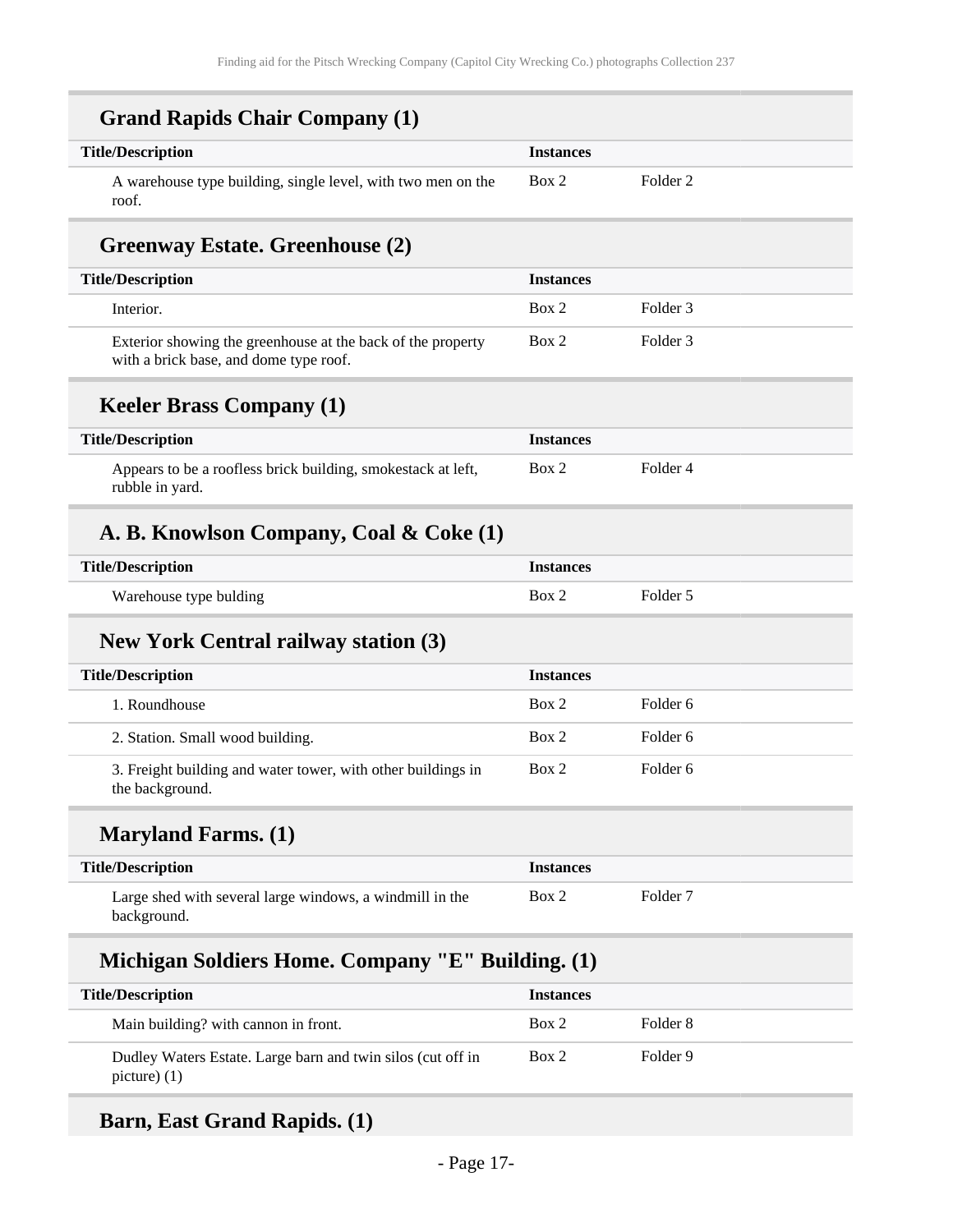| <b>Title/Description</b>                                    | <b>Instances</b> |           |  |
|-------------------------------------------------------------|------------------|-----------|--|
| Snow scene with the fender of an auto lower left. Different | Box 2            | Folder 10 |  |
| sections and additions to building.                         |                  |           |  |

#### **Unidentified houses (4) Dec. 11, 1948. Robinson photos.**

| <b>Title/Description</b>                                                                                                                      | <b>Instances</b> |           |
|-----------------------------------------------------------------------------------------------------------------------------------------------|------------------|-----------|
| 1. Brick one-story with bow window in front.                                                                                                  | Box 2            | Folder 11 |
| 2. One story with garage at right end. A stack of bricks in the<br>front yard. Hard to tell if this is a construction or demolition<br>photo. | Box 2            | Folder 11 |
| 3. One story light brick with a large fireplace/chimney to the<br>left of the front door.                                                     | Box 2            | Folder 11 |
| 4. Small house with large front window center on either side<br>of a stoop entrance, basement and detached garage.                            | Box 2            | Folder 11 |

#### **Unidentified houses (3) Robinson photos, no date.**

| <b>Title/Description</b>                                                                                                                                                      | <b>Instances</b> |           |
|-------------------------------------------------------------------------------------------------------------------------------------------------------------------------------|------------------|-----------|
| 1. Street no. 1659. Two-story sided houses with a triangle<br>header over the front entrance. Detached double garage at the<br>back right. A chimney for a fireplace at left. | Box 2            | Folder 12 |
| 2. Street no. 961. Small two-story house with basement, no<br>landscaping.                                                                                                    | Box 2            | Folder 12 |
| 3. Small two storey with basement, front and side door on the<br>left near driveway.                                                                                          | Box 2            | Folder 12 |

#### **Unidentified houses (8) Probably Robinson, but not stamp/date**

| <b>Title/Description</b>                                                                                                                       | <b>Instances</b> |           |
|------------------------------------------------------------------------------------------------------------------------------------------------|------------------|-----------|
| 1. Two story with window gables upstairs, shutters on<br>windows downstairs, chimney on the right, with driveway to<br>one-car garage.         | Box 2            | Folder 13 |
| 2. Small two-story with cross gable, small windows either side<br>of the door in entrance alcove, garage at right hidden behind<br>small tree. | Box 2            | Folder 13 |
| 3. One story with round window in front door, double door to<br>stoop on the driveway side, with part of garage visible. Snow.                 | Box 2            | Folder 13 |
| 4. Small stucco house with corner windows in living room off<br>the entrance.                                                                  | Box 2            | Folder 13 |
| 5. Small two story house with basement. Octagonal window<br>in the dormer above the entrance. Back entrance at the left<br>behind the chimney. | Box 2            | Folder 13 |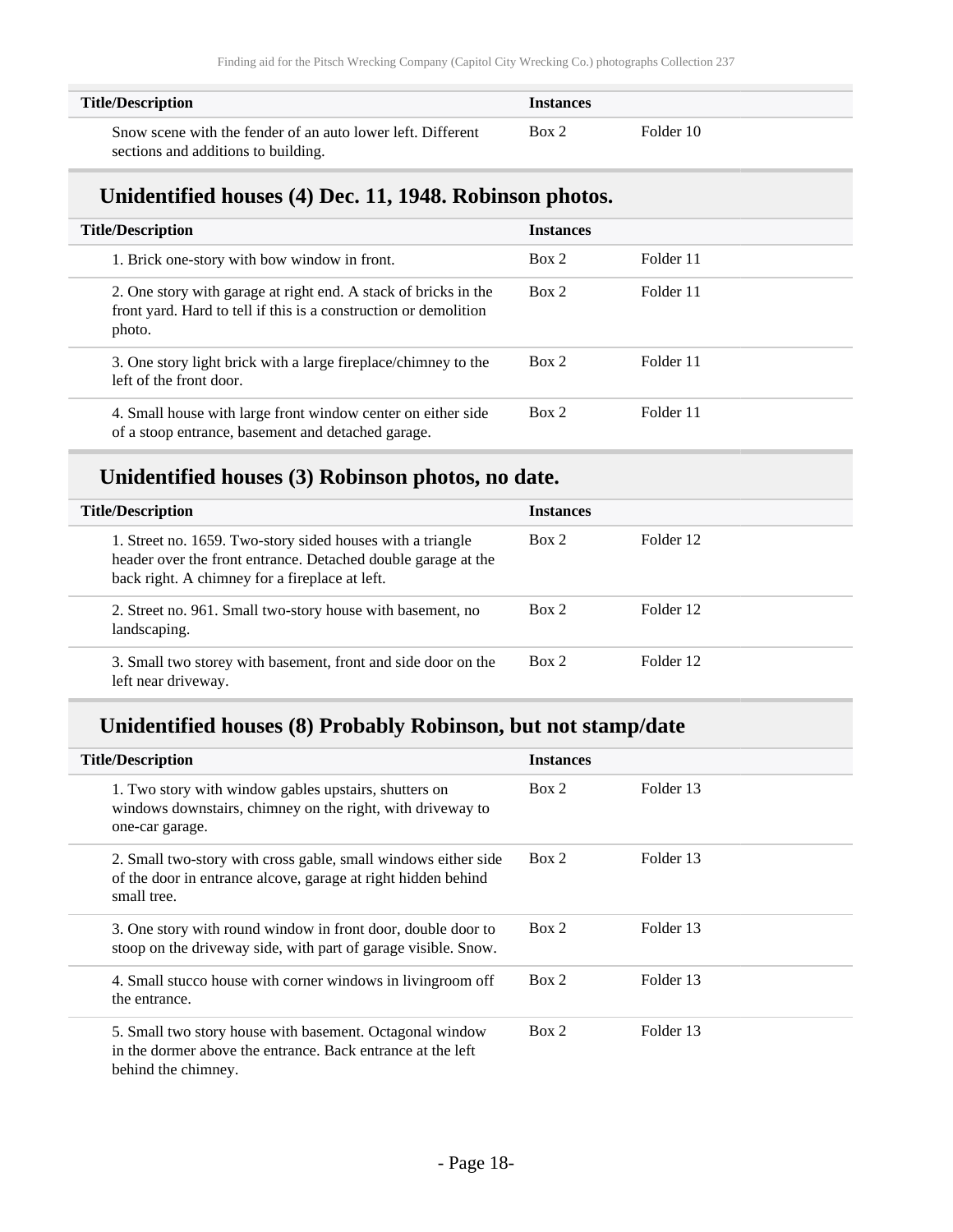<span id="page-18-0"></span>

| 6. Small two story house with basement. Bay window on right<br>side behind chimney. Round louvered vent at second level<br>above the entrance.             | Box 2            | Folder 13 |
|------------------------------------------------------------------------------------------------------------------------------------------------------------|------------------|-----------|
| 7. Small two story house with bay window on right side<br>behind chimney. Driveway and one car garage on side with<br>chimney.                             | Box 2            | Folder 13 |
| 8. Large Two story with center and left wing. Large bay<br>windows on either side of entrance.                                                             | Box 2            | Folder 13 |
| Hopkins, Mi. Lovall Hall. (1)                                                                                                                              |                  |           |
| <b>Title/Description</b>                                                                                                                                   | <b>Instances</b> |           |
| Two story corner store type building with balcony at front. Barn<br>and church seen down the street left.                                                  | Box 2            | Folder 14 |
| <b>Ionia</b>                                                                                                                                               |                  |           |
| Ionia Hotel. (1)                                                                                                                                           |                  |           |
| <b>Title/Description</b>                                                                                                                                   | <b>Instances</b> |           |
| Corner site. Two story brick building with Mansard roof over<br>the central cover part, but with the building continuing with<br>flat roof on either side. | Box 2            | Folder 15 |

#### <span id="page-18-1"></span>**Pere Marquette Railroad Shops (2)**

#### **General**

Large central portion equals four stories, reminiscent of a cathedral. Cross-wings nave(?) either sign of the main entrance. Garages with double folding doors along the side of the building right, with a slanted roof above. Large utility pole with transformers in foreground.

| <b>Title/Description</b>                                                                   | <b>Instances</b> |           |
|--------------------------------------------------------------------------------------------|------------------|-----------|
| 1. Near view with garages.                                                                 | Box 2            | Folder 16 |
| 2. Further view, still with garages, but with better view of the<br>front of the building. | Box 2            | Folder 16 |

#### <span id="page-18-2"></span>**Kalamazoo.**

### **Goodale Funeral Home (2)**

| <b>Title/Description</b>                                                                                                                                                                                                                                                   | <b>Instances</b> |           |
|----------------------------------------------------------------------------------------------------------------------------------------------------------------------------------------------------------------------------------------------------------------------------|------------------|-----------|
| Large Italianate home with For Sale sign in front. Appears<br>to have been a port cochere on the left side. Short pillars and<br>hedges fence in the yard. A small brick building with Prairie<br>style elements has a beauty show, to the left of the larger<br>building. | Box 2            | Folder 17 |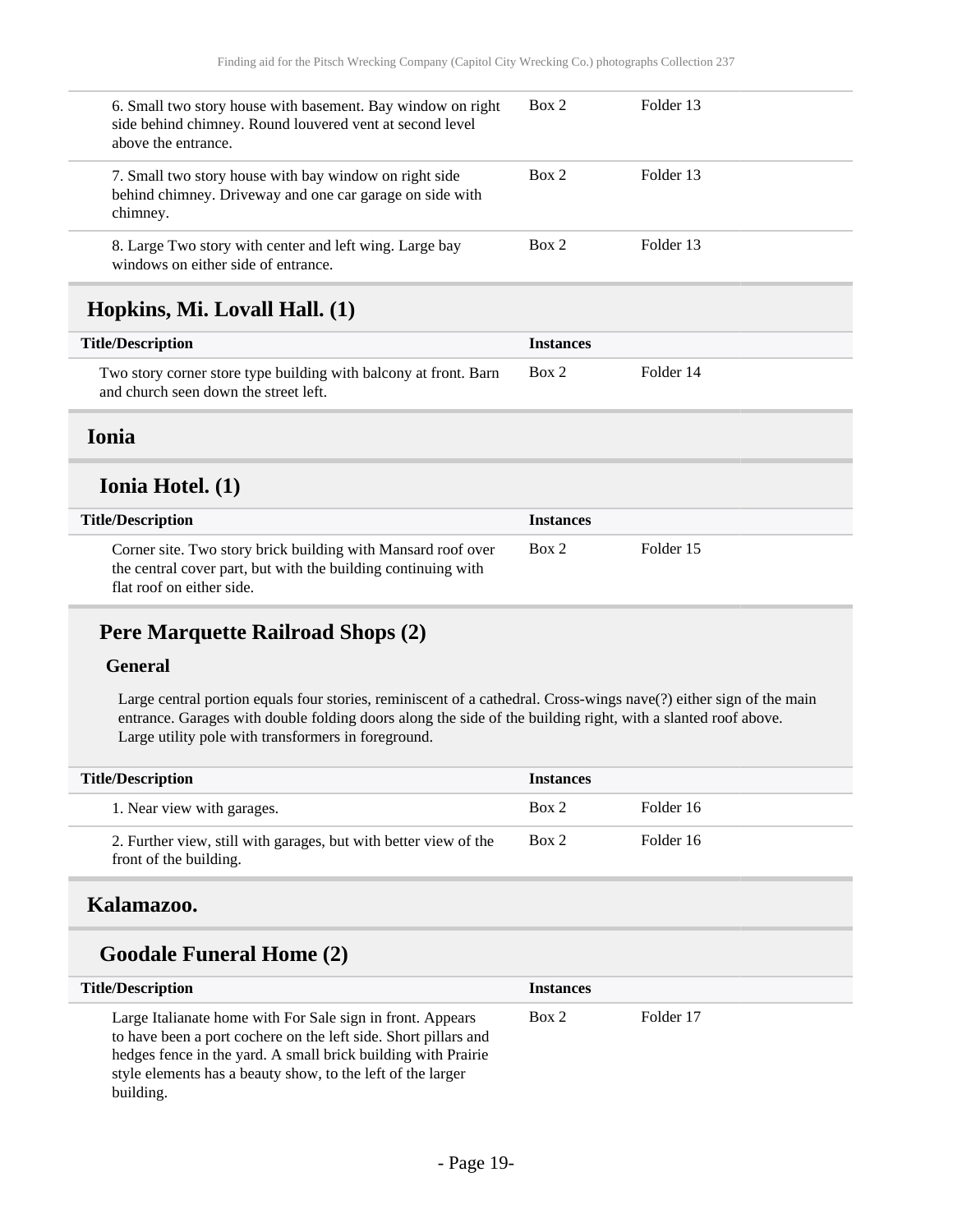## **624 W. Michigan Ave. (4)**

#### **General**

Large Chateauesque-type mansion with towers and pointy roofs and railed balconies and porches. Exterior and interior views. Mountain Home Greenhouse truck and other auto in front. Another house visible at left.

| <b>Title/Description</b>                                                                                              | <b>Instances</b> |           |  |
|-----------------------------------------------------------------------------------------------------------------------|------------------|-----------|--|
| 1-2. Two copies of same exterior view of front, with two men<br>beside the truck.                                     | Box 2            | Folder 18 |  |
| 3. Interior. Decorative fireplace surround/mantel with a broom<br>against the wall at right.                          | Box 2            | Folder 18 |  |
| 4. Interior. Empty interior room, perhaps dining room, with<br>wall paneling detail, and large window. Hanging light. | Box 2            | Folder 18 |  |

#### **New Post Office Sites. (2)**

| <b>Title/Description</b>                                                                                                                                                                                                                                     | <b>Instances</b> |           |
|--------------------------------------------------------------------------------------------------------------------------------------------------------------------------------------------------------------------------------------------------------------|------------------|-----------|
| 1. Large three store factory building with large windows. A<br>structure on the room may be the base for an old watertank.<br>View of autos and buildings down the street right, behind the<br>building. Wrecking company sign on the front of the building. | Box 2            | Folder 19 |
| 2. A second site with several people looking at a two story<br>building with a Mexican type front facade, partial hidden by a<br>tree. "Ralston" sign on store at left. Autos in the foreground.                                                             | Box 2            | Folder 19 |

#### <span id="page-19-0"></span>**Lansing.**

#### **City Market (2)**

| <b>Title/Description</b>                                                                                                                                                                       | <b>Instances</b> |           |
|------------------------------------------------------------------------------------------------------------------------------------------------------------------------------------------------|------------------|-----------|
| Two copies of same image showing a long single story<br>building. Appears that the roof fabric has been removed with<br>only three tressle framing revealed. Auto in foreground near<br>right. | Box 2            | Folder 20 |

#### **Downey Hotel. (1)**

| <b>Title/Description</b>                                                                       | <i><u><b>Instances</b></u></i> |           |
|------------------------------------------------------------------------------------------------|--------------------------------|-----------|
| Six story building on busy square. Julian Goldman Union<br>Store at left. Autos on the street. | Box 2                          | Folder 21 |

#### **Francis Apartments (3)**

| <b>Title/Description</b>                                                                                                                 | <b>Instances</b> |           |  |
|------------------------------------------------------------------------------------------------------------------------------------------|------------------|-----------|--|
| 1-2. Two copies of street view showing found buildings with<br>four levels of apartments, with exterior porches. Autos on the<br>street. | Box 2            | Folder 22 |  |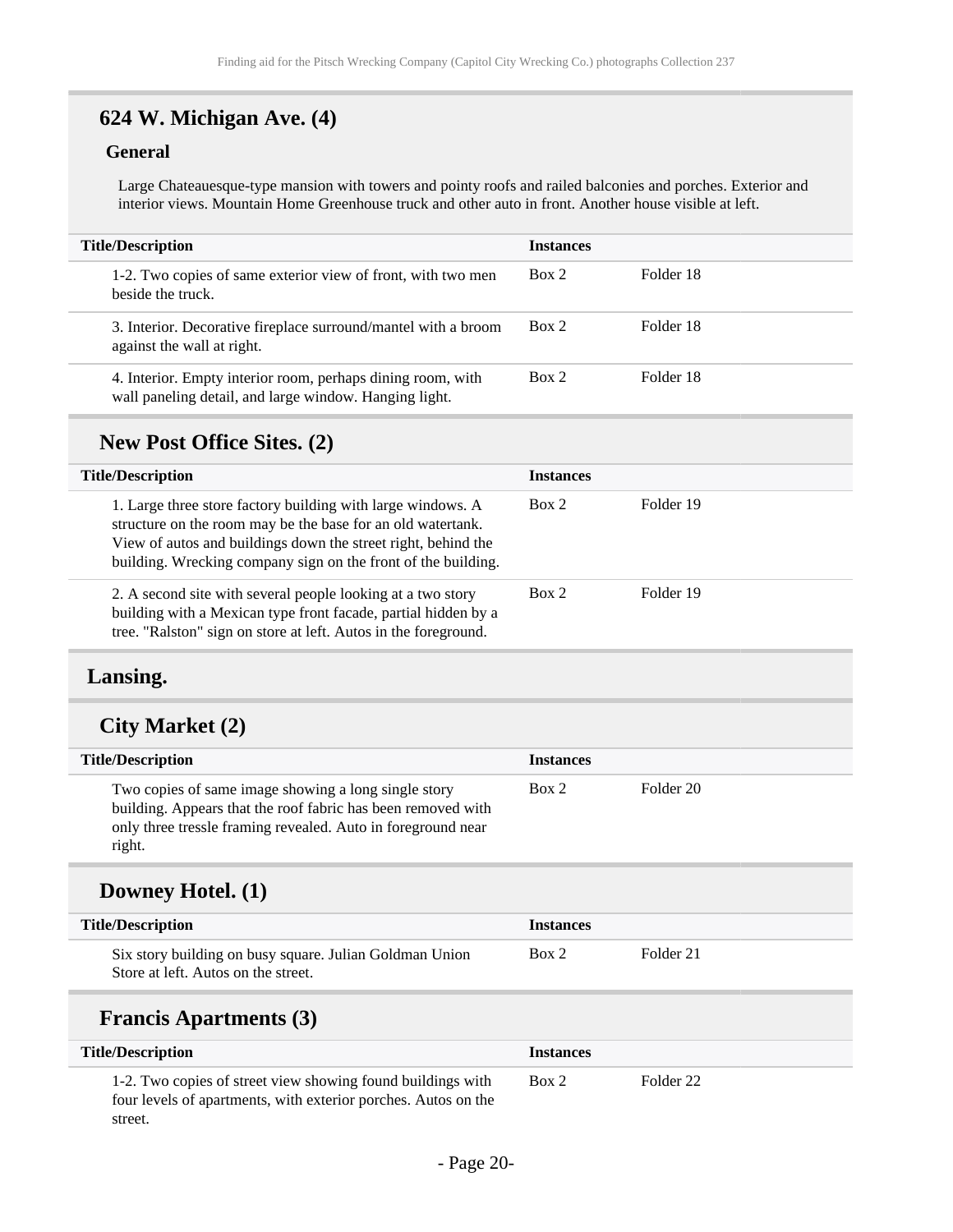<span id="page-20-0"></span>

| 3. Building in demolition with top levels removed, greenery<br>on the street in lower right.                                                                                          | Box 2            | Folder <sub>22</sub> |  |
|---------------------------------------------------------------------------------------------------------------------------------------------------------------------------------------|------------------|----------------------|--|
| Logan Street School (1)                                                                                                                                                               | Box 2            | Folder <sub>23</sub> |  |
| Mason, Mi. Dance Hall (1)                                                                                                                                                             |                  |                      |  |
| <b>Title/Description</b>                                                                                                                                                              | <b>Instances</b> |                      |  |
| Large barn type building behind a fence. Covered entrance.<br>Bare trees.                                                                                                             | Box 2            | Folder <sub>24</sub> |  |
| <b>Sparta</b>                                                                                                                                                                         |                  |                      |  |
| <b>Muskegon Foundry.</b> (1)                                                                                                                                                          |                  |                      |  |
| <b>Title/Description</b>                                                                                                                                                              | <b>Instances</b> |                      |  |
| Brick factory building with water tank and smoke stacks in the<br>background.                                                                                                         | Box 2            | Folder <sub>25</sub> |  |
| <b>Sparta Coach and Body Co. (3)</b>                                                                                                                                                  |                  |                      |  |
| <b>Title/Description</b>                                                                                                                                                              | <b>Instances</b> |                      |  |
| 1. Two copies of the same long view of the multi building<br>multi level structures, with a water tower at left rear.                                                                 | Box 2            | Folder <sub>26</sub> |  |
| 2. Two copies of the same long view of the multi building<br>multi level structures, with a water tower at left rear.                                                                 | Box 2            | Folder <sub>26</sub> |  |
| 3. View from across the road with the sign "Grand Rapids<br>Store Equipment Company" on the building and the water<br>tower behind.                                                   | Box 2            | Folder <sub>26</sub> |  |
| Two houses and out structures on treelined dirt road, with auto<br>partial visible lower left.                                                                                        | Box 2            | Folder <sub>27</sub> |  |
| <b>Unknown</b>                                                                                                                                                                        |                  |                      |  |
| Four unknown structures (4)                                                                                                                                                           |                  |                      |  |
| <b>Title/Description</b>                                                                                                                                                              | <b>Instances</b> |                      |  |
| 1. Two story brick house with side entrance and side bays,<br>next to a large bridge building on the right. Perhaps a barn<br>behind the house, visible from the left, behind a tree. | Box 2            | Folder <sub>28</sub> |  |
| 2. Appears to be the barn behind the brick house above. Left<br>of house show at right in this view. Other large structures to<br>the left of the barn.                               | Box 2            | Folder <sub>28</sub> |  |
| 3. Streetscape of smaller houses with a garage type building at                                                                                                                       | Box 2            | Folder <sub>28</sub> |  |

<span id="page-20-1"></span>the left end of the block. 4. House with enclosed porch at first level, Capital Wrecking sign on the entrance porch, arched window at the second Box 2 Folder 28